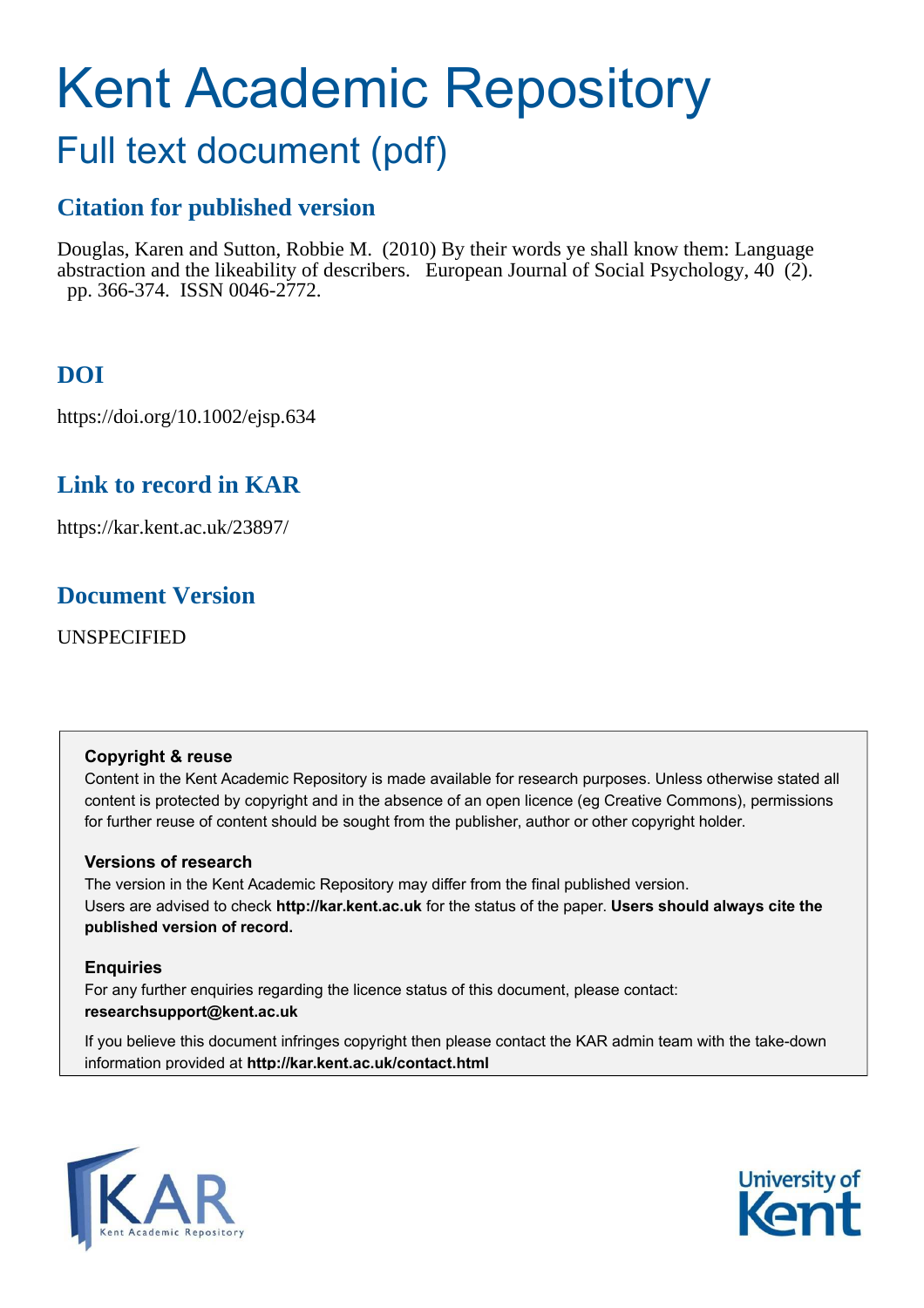## By their words ye shall know them: Language abstraction and the likeability of describers

Karen M. Douglas & Robbie M. Sutton

University of Kent, UK

Running head: Language abstraction and likeability

Correspondence should be addressed to:

Karen Douglas

Department of Psychology

University of Kent

Canterbury, CT2 7NP

United Kingdom

E-mail: k.douglas@kent.ac.uk

Ph: +44 1227 824758

Fax: +44 1227 827030

Word count: 4984

Uncorrected manuscript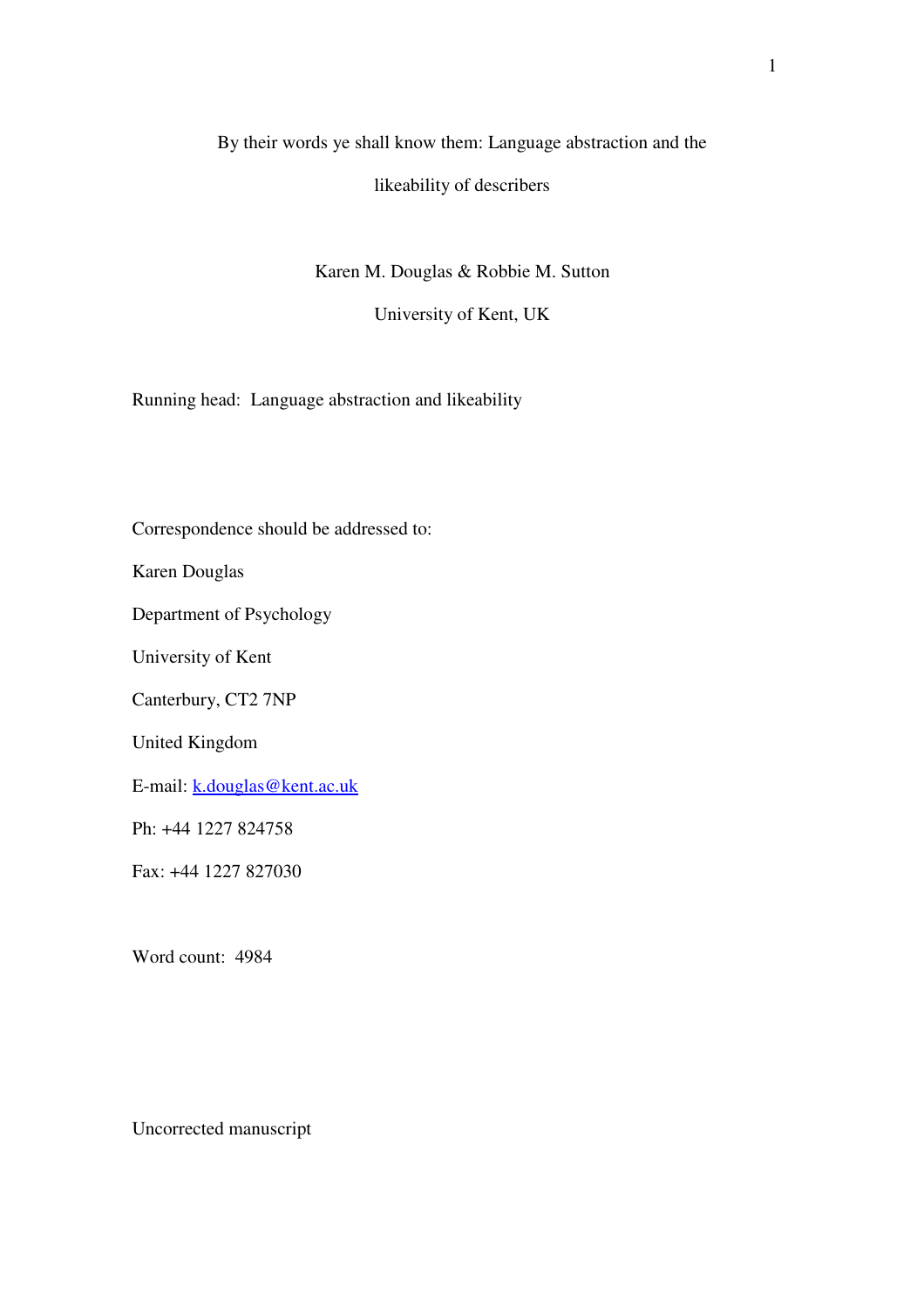#### Abstract

According to the linguistic category model, behaviour can be described at concrete (e.g., "Kath *hit* Kim") and abstract (e.g., "Kath is *aggressive*") levels. Variations in these levels convey information about the person being described and the relationship between that person and the describer. In the current research, we examined the power of language abstraction to create impressions of describers themselves. Results show that describers are seen as less likeable when they use abstract (vs. concrete) language to describe the negative actions of others. Conversely, impressions of describers are more favourable when they opt for abstract descriptions of others' positive behaviours. This effect is partially mediated by the attribution of a communicative agenda to describers. By virtue of these attributional implications, language abstraction is an impression formation device that can impact on the reputation of describers.

Key words: language abstraction; linguistic category model; impression formation; impression management; likeability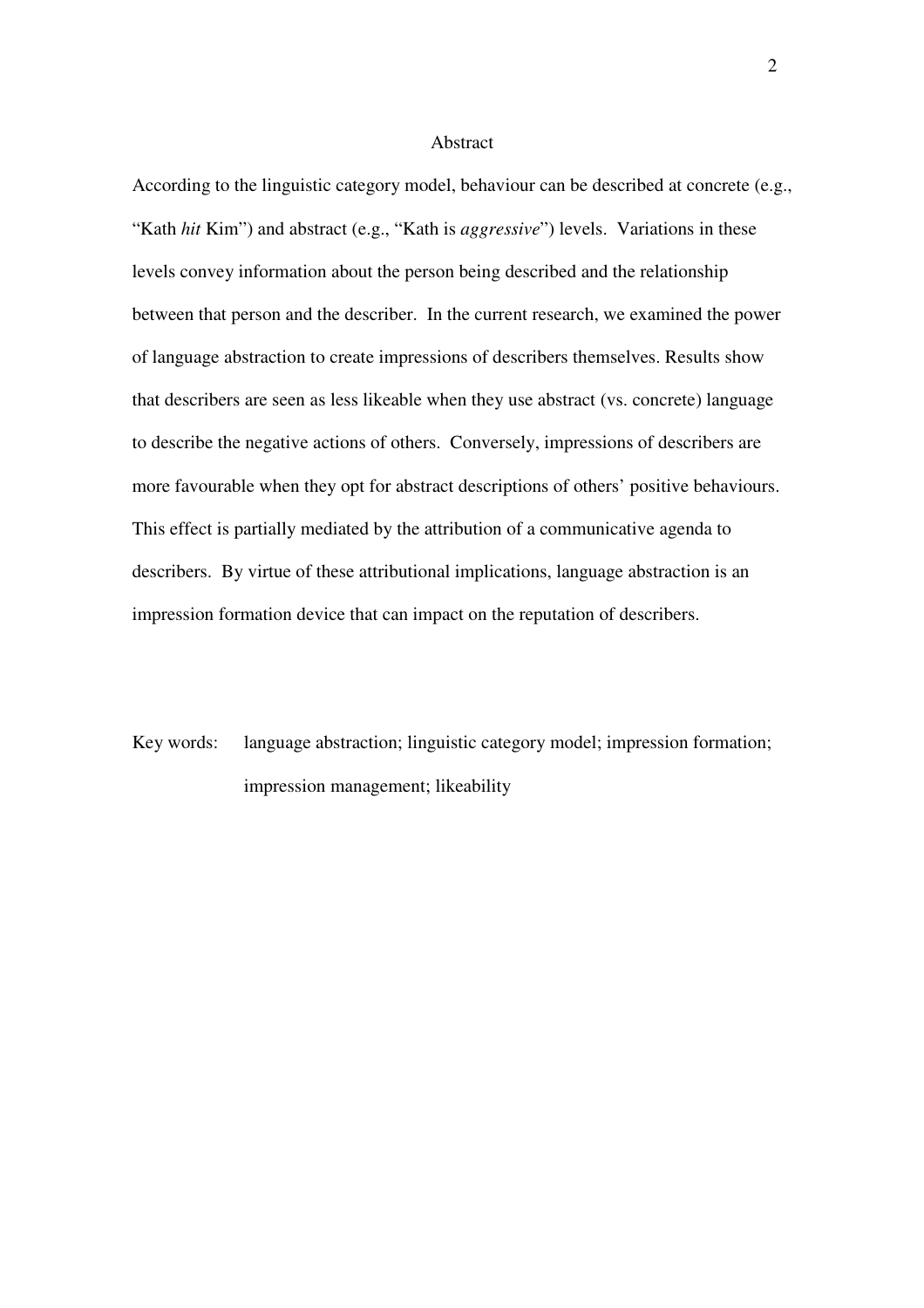By their words ye shall know them: Language abstraction and the

#### likeability of describers

Communication is responsible for the transmission of information from senders to recipients and through wider social networks, making possible the maintenance of social (Maass, Salvi, Arcuri & Semin, 1989) and cultural (Kashima, 2000) knowledge. It is also an activity used by communicators to pursue social objectives other than the transmission of information about the ostensible topic of conversation (e.g., Higgins, 1981). For example, communicators often set out to make themselves liked by others (e.g., Goffman, 1959), and in so doing will say things they do not necessarily believe about other people and important social objects such as sex, race, and crime (e.g., Sutton & Farrall, 2005).

Audiences are not passive in this process. Very often, audiences appear to be motivated to actively interpret and evaluate what speakers say, extracting information about the speaker and not just the topic of their message. For example, audiences tend to like speakers who attribute positive traits to others more than those who attribute negative traits to others (e.g., Wyer, Bundesheim & Lambert, 1990). In a self-serving strategy known as *indirect impression management*, people appear to exploit the capacity for communication about others to convey information about themselves by selectively praising people and groups with whom they are affiliated (Cialdini  $\&$ DeNicholas, 1989; Cialdini & Richardson, 1981). However, if audiences detect covert tactics like this, they may backfire and result in decreased liking. This *slime effect* (Vonk, 1998) highlights audiences' active, interpretive role. It also highlights the importance for impression formation processes of the *intentions,* or communicative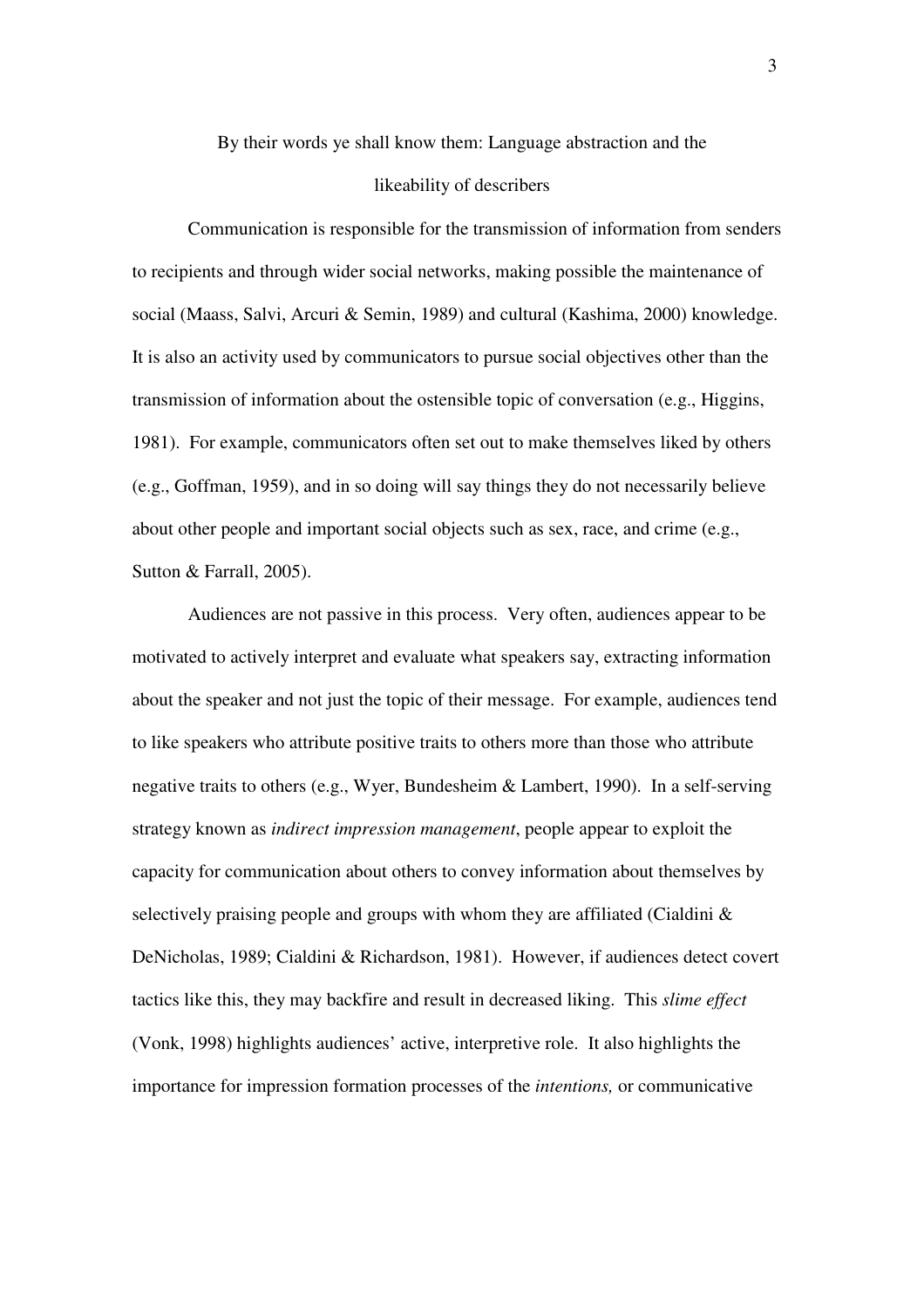*agendas* that audiences attribute to speakers (cf. Albright, Cohen, Malloy, Christ & Bromgard, 2004).

However, surprisingly little research has investigated how audiences attribute communicative agendas to describers. What kinds of contextual, linguistic and paralinguistic information do audiences draw upon, for example? For the most part, research on this issue has focused on how audiences are affected by the *valence* of describers' statements about others (positive or negative). This dichotomous feature of descriptive language is relatively blatant and controllable and is therefore unlikely to escape the attention of a critical audience (cf. Maass *et al*., 1989).

In this paper, we are concerned with how a more subtle, structural feature of descriptive language may shape the impressions that audiences form of describers. Specifically, we are interested in the role that *language abstraction* may play in indirect impression formation processes. The distinction between concrete and abstract language has been defined by the *linguistic category model* (LCM; Semin & Fiedler, 1998) which specifies four levels of abstraction at which people may describe behavioural events. The first, descriptive action verbs or DAVs (e.g., "Kath *hit* Kim") provide a concrete, factual description. Second, interpretative action verbs or IAVs (e.g., "Kath *hurt* Kim") provide some kind of interpretation or further elaboration. Third, state verbs or SVs (e.g., "Kath *dislikes* Kim") provide a description that relates to a state of the actor involved in the event, and finally, adjectives or ADJs (e.g., "Kath is *aggressive*") provide the most abstract kind of description, referring to a disposition or enduring trait of the actor.

 The LCM has inspired much research into, for example, the *linguistic intergroup bias* (LIB) and the *linguistic expectancy bias* (LEB), where expected behaviours (e.g.,

4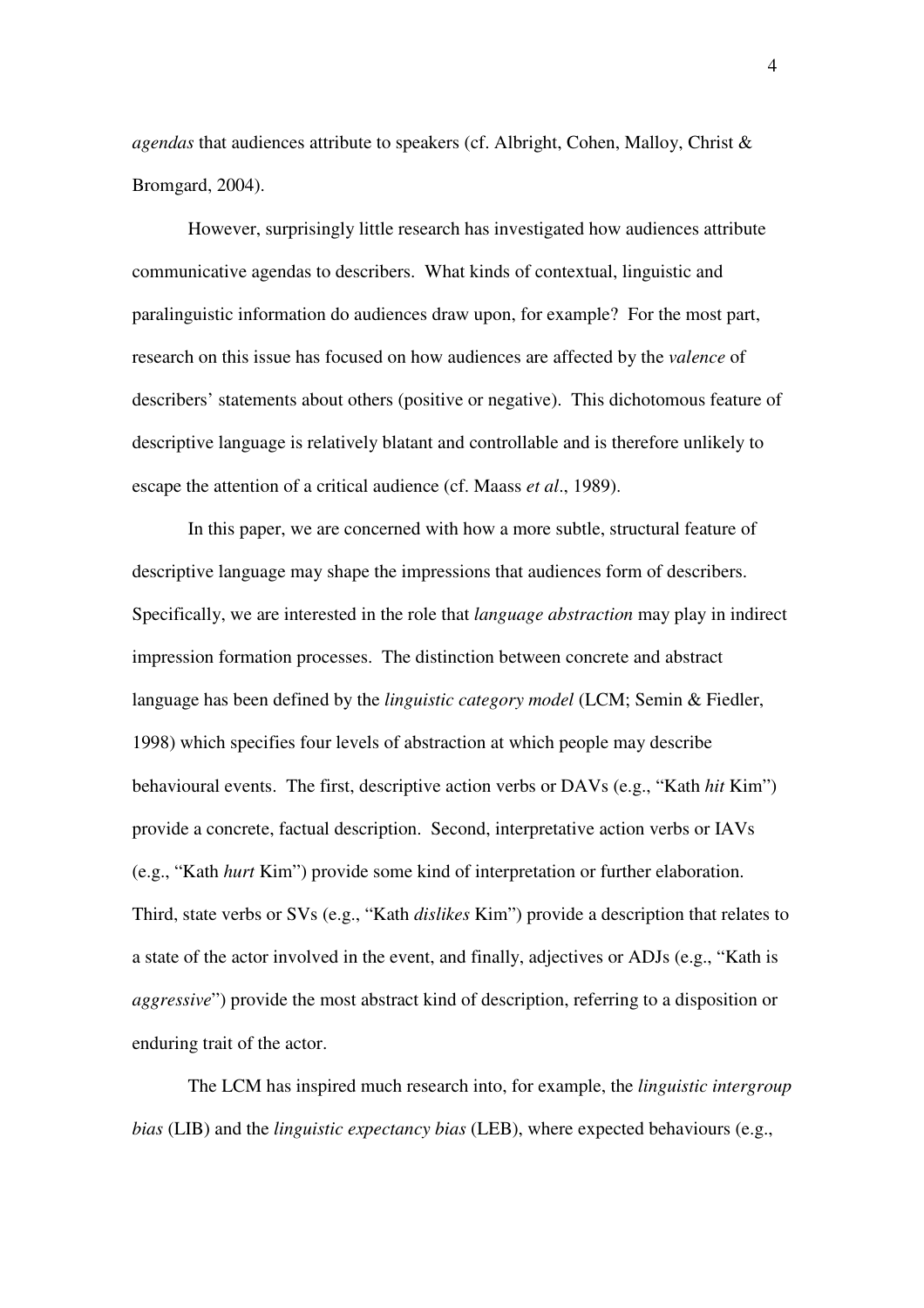positive behaviours of in-group and negative behaviours of out-group members) are described at higher levels of language abstraction than unexpected behaviours (Maass *et al*., 1989; Maass, Ceccarelli & Rudin, 1996; Wigboldus, Semin & Spears, 2000). Research shows that these differences in language abstraction have important implications for how targets are evaluated (Wigboldus *et al*., 2000). Language is therefore an important tool for the transmission of stereotypes and expectancies.

Aside from the transmission of ideas from sender to receiver, research has identified a number of other functions of language abstraction. The social goals that have been shown to be facilitated by language abstraction include the motive to protect the ingroup from threat (Maass *et al*., 1996), to achieve cognitive closure (Webster, Kruglanski & Pattison, 1997), to co-operate or compete with others (Gil de Montes, Semin & Valencia, 2003), to present a desirable social identity (Douglas & McGarty, 2001), to secure a prosecution or defense (e.g., Schmid, Fiedler, Englich, Ehrenberger & Semin, 1996) and to manipulate recipients' impressions of third persons (e.g., Douglas & Sutton, 2003; Wenneker, Wigboldus & Spears, 2005).

However, there may be some limitations to the utility of language abstraction to achieve these ends, consistent with audiences' active and critical role in communication processes. For example, perceivers who need to make their own judgements about described persons may see abstract language as less useful than concrete language (Rodin, 1972). Also, recipients see abstract language as less verifiable and more disputable than concrete language, indicating that some general tone of 'bias' is perceived for abstract language (Semin & Fiedler, 1988). These corollaries of abstract language may call audiences' attention to the communicative agendas of its users. Should audiences deduce that users of abstract language have an ulterior motive for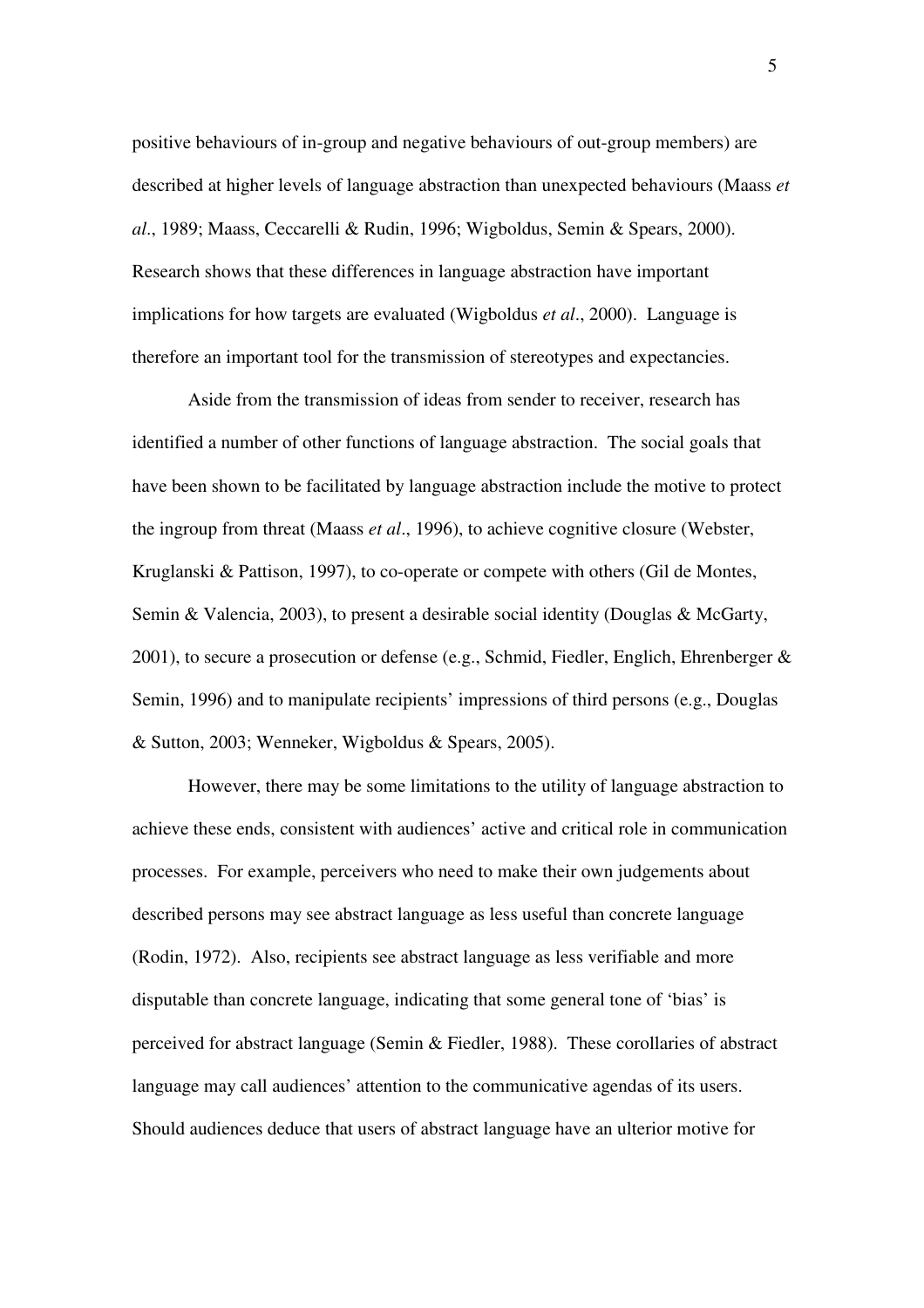example, they may discount the description as a reliable source of information, and instead draw their conclusions about the character of the describer (cf. Vonk, 1998; Wyer *et al*., 1990).

Some recent research demonstrates that recipients may be able to make these types of inferences. Douglas & Sutton (2006) showed that recipients of abstract positive descriptions inferred that the describer was more likely to be a friend of the described person, less likely to be their enemy, and more likely to hold a favourable attitude toward this person, than recipients of concrete positive language. The reverse was true for negative descriptions. Recipients also attributed different communication goals to describers – for example to create a positive or a negative impression of the target – based on their language abstraction. Reitsma-van Rooijen, Semin and van Leeuwen (2007) demonstrated that recipients make similar inferences when they themselves are being described. Abstract positive feedback and concrete negative feedback led to feelings of proximity to the describer, compared to concrete positive and abstract negative feedback.

The capacity of audiences to mine language abstraction for implicit information about intentions may therefore do more than merely compromise communicators' ability to transmit information about others. It may also play an important role in determining the impression that audiences form about the character of the describers themselves. Specifically, it is reasonable to predict that, all else being equal, audiences will tend to form a more positive impression of describers whom they believe have positive intentions towards the target they are describing, such as trying to create a favourable impression of them, or trying to make other people like them (consistent with abstract positive and concrete negative descriptions) rather than a negative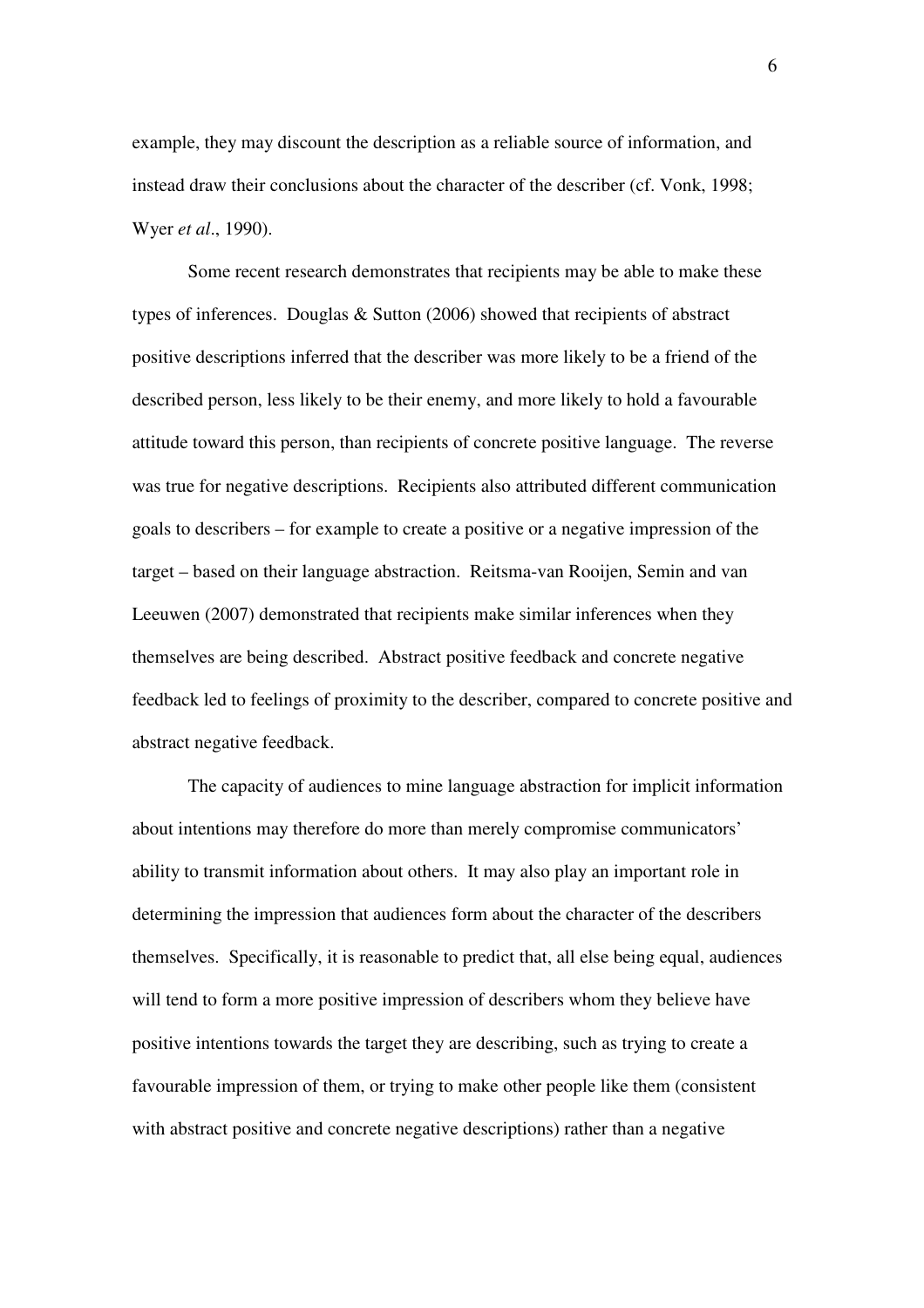impression, or an attempt to make others dislike them (consistent with concrete positive and abstract negative descriptions). Theoretically, we find grounds for this prediction in the tendency for persons' character to be judged in correspondence with the positive or negative quality of their actions (e.g., Gilbert & Malone, 1995; also Wyer *et al*., 1990) and of the intentions underlying those actions (e.g., Reeder, Kumar, Hesson-McInnes & Trafimow, 2002). Of particular interest is the tendency for critics of groups to attract more favourable trait judgements when their communicative intentions are seen to be benign rather than malign (e.g., Sutton, Elder, & Douglas, 2006).

Nonetheless, we cannot simply deduce that observers will make more favourable trait judgements about describers who demonstrate positive rather than negative linguistic biases. As we have noted, studies of indirect impression formation processes have generally examined the impact of whether descriptions are positive or negative. Perceivers may be more willing and able to base trait judgements of describers on this rather brute aspect of their language than on the more subtle, shaded and perhaps less controllable distinction between concrete and abstract language. For example, a describer's choice between "Kath *hit* Kim" and "Kath is *aggressive*" may be seen as less extreme, stark, controllable, and therefore less diagnostic of the describer (cf. Skowronski & Carlston, 1989) than the choice between "Kath is *aggressive*" and "Kath is *friendly*". Finally, Mae and Carlston (2005) have shown that speakers who voice even positive generalisations about certain stigmatized groups are disliked as a result, showing that positivity is by no means describers' high road to approval.

However, if it is the case that observers are able to make trait judgements based on language abstraction, a person observing a positive abstract description such as "Kath is *friendly*" should rate the describer as more likeable than a person observing a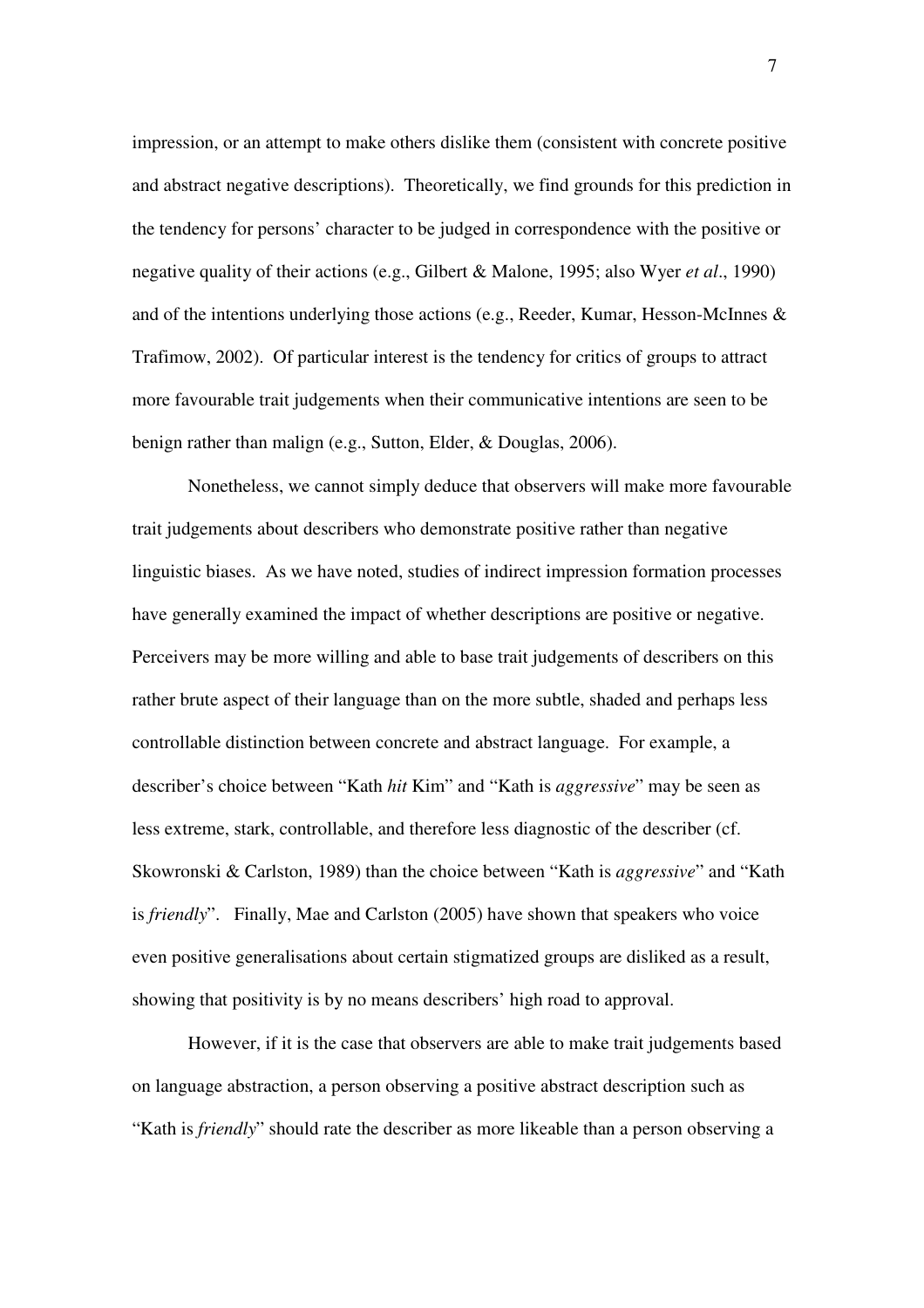concrete description such as "Kath *smiled* at Kim". Conversely, a negative abstract description such as "Kath is *aggressive*" may lead a recipient to conclude that the describer is less likeable than a describer who uses a concrete description such as "Kath *hit* Kim. We first sought to test this new hypothesis. Participants were asked to view a cartoon depicting a person performing a positive or negative action, and read two descriptions of what the person is doing. Participants were asked to rate how likeable they thought the describer was (Cialdini & De Nicholas, 1989). We predicted an interaction between behaviour valence (positive/negative) and language abstraction (abstract/concrete). For positive behaviours, recipients should rate the describer as more likeable when they used abstract rather than concrete language. For negative behaviours, the opposite should occur.

If the driving force behind these inferences is the perceived communicative intentions of the describer toward the person they are describing, then observers' perceptions of the describers' likeability should be mediated by such perceived intentions. Our second aim was to test this proposal. Inferences about describers may be driven by participants' perceptions of describers' intentions, such as the desire to create a positive or negative impression of the target, or to more generally influence what others think about the target. Despite strong evidence suggesting that recipients are sensitive to language abstraction in making their judgments about describers (e.g., Douglas & Sutton, 2006; Reitsma van-Rooijen et al., 2007) we do not know exactly why this occurs and how recipients use language as a source of information about describers. As a starting point, we therefore devised a general measure of a describer's *communicative agenda.* Here, we examined if recipients' detection of such an agenda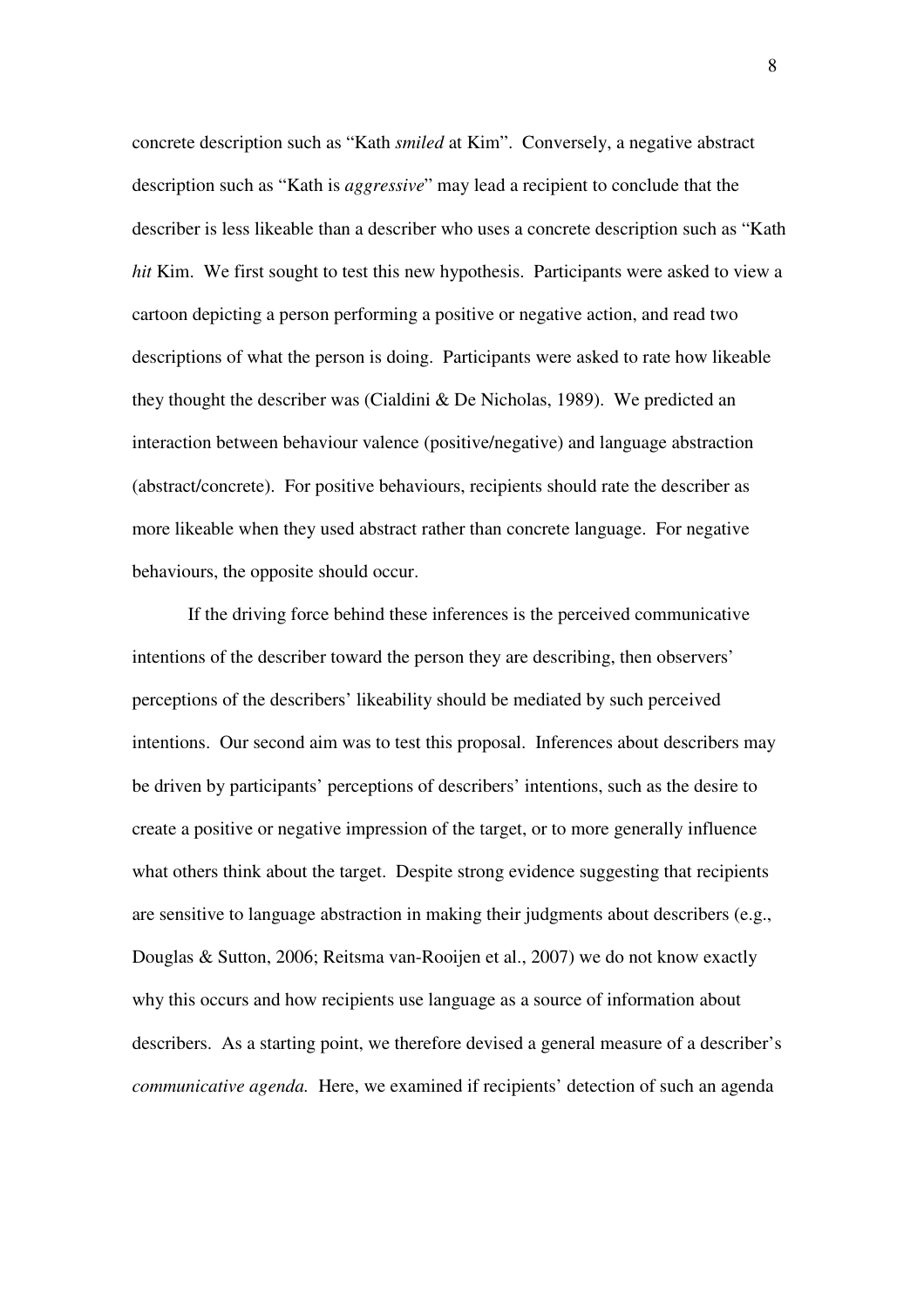enables them to make judgements about describers who use abstract or concrete language.

In designing these measures, we deliberately chose items that could not be viewed as explicitly pro- or anti-social. For example, instead of choosing items such as "The describer wanted to create a positive/negative impression of the target", we instead asked more general questions such as "The describer wanted to influence the recipient's opinion of the target". We did so because we wanted to examine the general impact of the detection of a communicative agenda on perceptions of likeability rather than whether the agenda could be clearly differentiated as pro- or anti-social. Such explicitly valenced motivations would make it difficult to understand any mediating process because positive motives would be inherently more 'detectable' for positive descriptions than negative descriptions, while the opposite would be the case for negative motives. We already know that abstract descriptions are generally seen as more 'biased' (Semin & Fiedler, 1988). Therefore, this general perception of 'bias' should be matched by a general, non-valenced measure of a communicative agenda.

The mere detection of such an agenda may influence how the describer is perceived. Indeed, there is evidence to suggest that detection of a person's intentions, be they positive or negative, can affect their capacity to exert social influence (e.g., Todorov, 2002) and influence how others view them personally (e.g., Vonk, 1998). It is therefore possible that the extent to which communicators are perceived to have any kind of hidden agenda in wording a description in a particular way, can affect how they are evaluated personally. We therefore investigated if perceived presence of a communicative agenda, on the part of the describer, influences how abstract and concrete descriptions can make the describer appear likeable or dislikeable.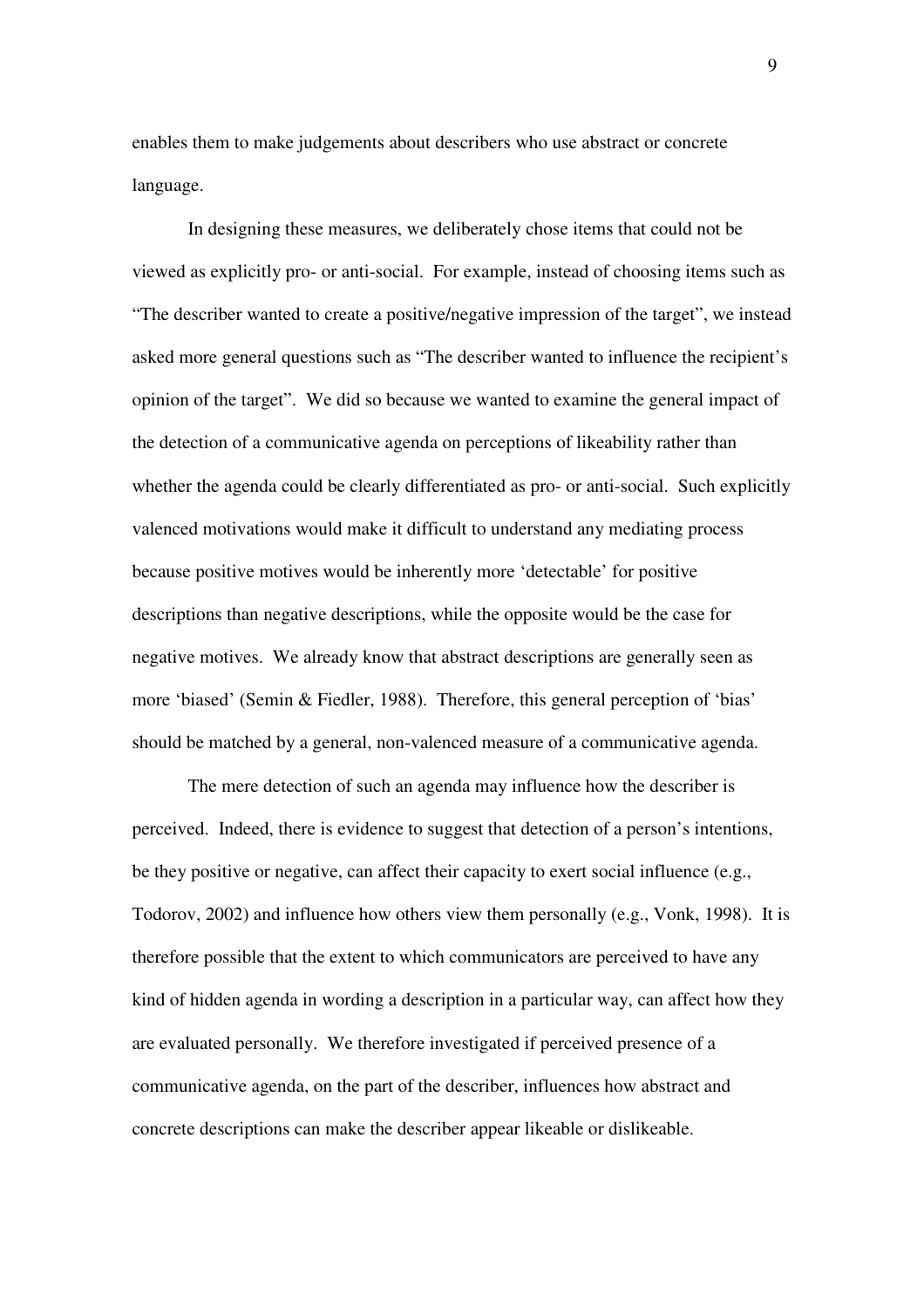#### Method

#### *Participants and Design*

One hundred and sixty one undergraduate psychology students (141 female, 20 male, mean age 19.69 years) participated in the experiment in exchange for course credit. The design was a 2 (language abstraction: concrete/abstract) x 2 (behaviour valence: positive/negative) mixed design with repeated measures on abstraction. *Materials and Procedure* 

 A cover sheet informed participants that they would be asked to observe a scene depicting an individual doing something, and to read two descriptions of what the person is doing. Participants were informed that two different people, who are both acquainted with the person in the scene, had provided the descriptions independently of each other. Participants were informed that they would be asked to answer some questions about the describers.

 At the top of the first page of the questionnaire, participants were asked to look carefully at the scene, which portrayed a person performing either a positive action (e.g., recycling some bottles) or a negative action (e.g., doing graffiti on a wall, see Douglas, Sutton & Wilkin, 2008). We used six pictures in all (three depicting positive behaviours and three depicting negative behaviours); there were therefore six different versions of the questionnaire.  $\frac{1}{1}$  Underneath the picture, participants were presented with a description of the scene, which described the protagonist's behaviour at either an abstract or concrete level. For example, in the 'graffiti' scene, the concrete description was "Daniel is *spray-painting*" (DAV) and the abstract description was "Daniel is *destructive*" (ADJ). All descriptions were matched for readability and grade level using the Flesch reading ease score and the Flesch-Kincaid grade level score. Descriptions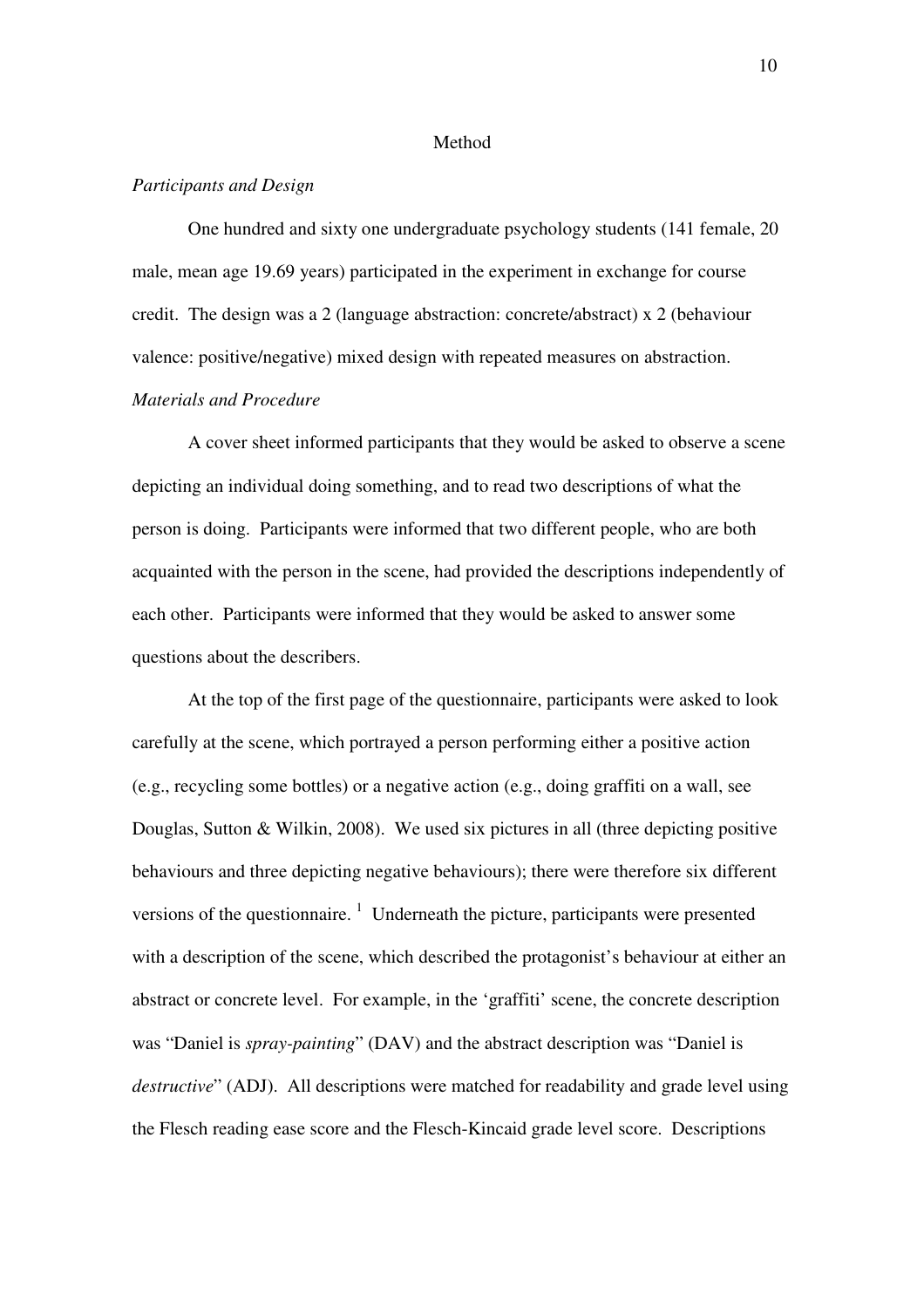had an average Flesch reading ease score of 44.0 (on a scale from 1-100) and a Flesch-Kincaid grade of 8.2. There was no significant difference in readability or grade level across the four positive/negative abstract/concrete conditions.  $2^{\circ}$ 

After viewing the scene and reading the first description, participants were asked to complete Cialdini and De Nicholas's (1989) likeability scale: "In your view, to what extent is the person who described the scene:" followed by "friendly", likeable", attractive", personable" and "pleasant". Participants were asked to respond on a scale from 1 'not at all' to 7 'very much'. The scale was reliable in both the concrete ( $\alpha$  = .91) and abstract ( $\alpha$  = .94) conditions.

We also attempted to control for any confounding effects of description valence. The more abstract a description is, the more likely it is to be strongly valenced (Semin & Fiedler, 1988), and the degree to which a description carries positive or negative valence may be accessible to conscious awareness (Douglas & Sutton, 2003). However, it is difficult to obtain abstract and concrete descriptions of equal perceived valence (Douglas & Sutton, 2006). Also, to some extent the objective to control for description valence methodologically is at odds with the need to use materials that have been rigorously pre-tested on other dimensions (e.g., perceived positivity/negativity of the behaviours described) and have demonstrated reliable linguistic biases in previous work (e.g., Douglas *et al.,* 2008). Therefore, we chose to *measure* participants' perceptions of the valence of each description and control for it statistically. To do so, we asked participants to respond to two items regarding how 'positive' and how 'negative' they thought each description was (from 1 'not at all' to 7 'very much').

Finally, participants answered five questions related to the describer's perceived communicative agenda. Participants were asked "To what extent do you think the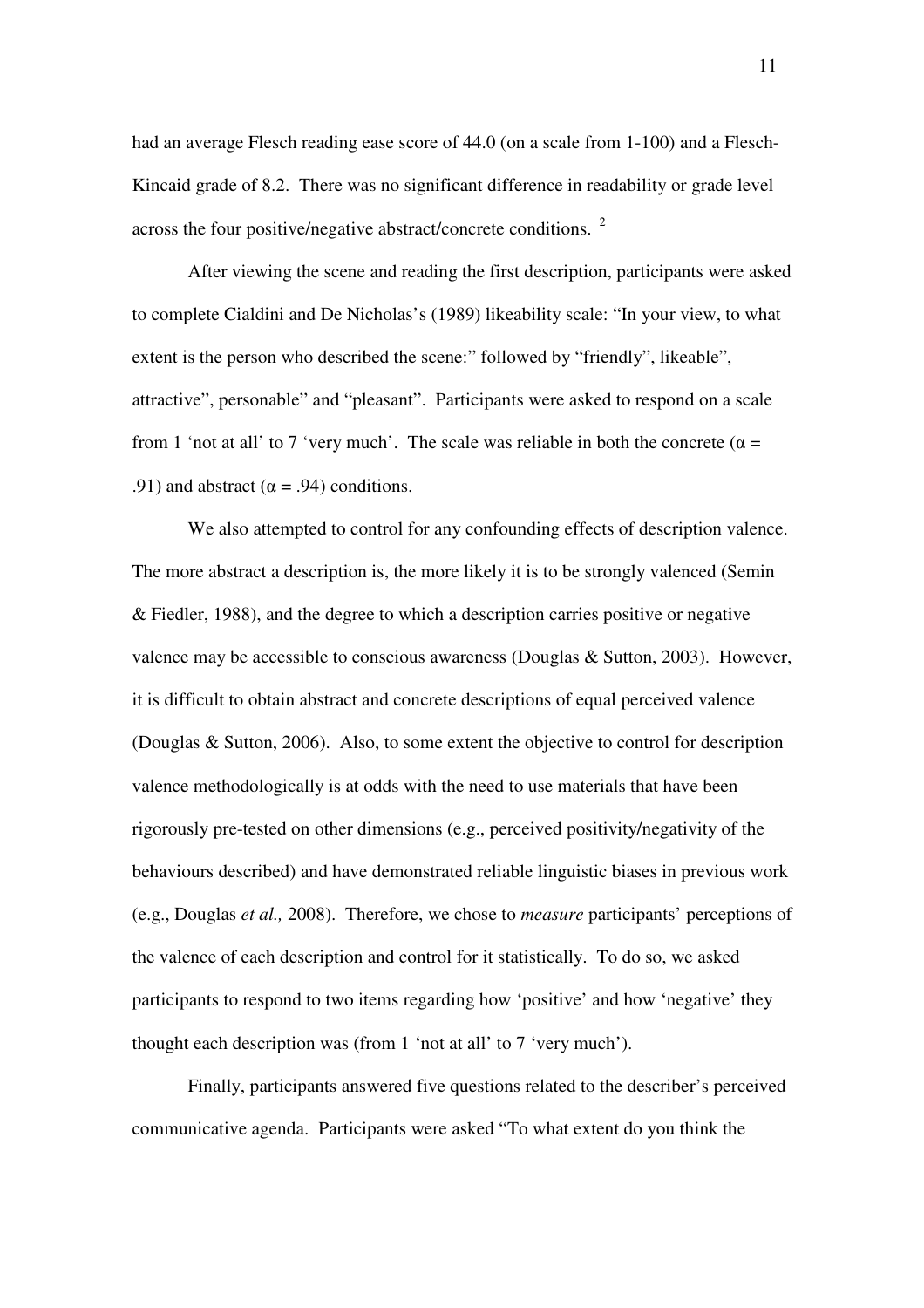describer is:" followed by "trying to influence the recipient's opinion of XX, "trying to control relationships between XX and other people", "trying to manipulate other people's interactions with XX", "trying to shape relationships between others" and "trying to make or break relationships between others" where "XX" denotes the name of the person in the scene. These were all neutrally-worded items designed to measure the presence of a general communicative agenda on the part of the describer. Again, participants responded from 1 'not at all' to 7 'very much'.

After completing these tasks, participants turned the page and completed the same task for the second description. After completion of the questionnaire, participants were debriefed, awarded their credit, and thanked.

#### Results

A scale total was calculated for likeability. 'Positive' and 'negative' scores were calculated across the six different cartoons. A scale average was also calculated for the describers' perceived agenda. Results were entered into a 2 (language abstraction: concrete/abstract) x 2 (valence: positive/negative) ANOVA with repeated measures on language abstraction.

 Means and standard deviations for the describer likeability ratings are presented in Table 1. There was a main effect for behaviour valence, with describers of positive behaviours perceived as more likeable than describers of negative behaviours, *F*(1, 154)  $= 38.68$ ,  $p = .000$ ,  $\eta^2 = .20$ . There was an interaction between behaviour valence and language abstraction as predicted,  $F(1, 154) = 115.07$ ,  $p = .000$ ,  $\eta^2 = .43$ . Describers of positive behaviours were perceived as more likeable when they provided abstract versus concrete descriptions,  $F(1, 154) = 61.90$ ,  $p = .000$ ,  $\eta^2 = .29$ . On the other hand, describers of negative behaviours were perceived as more likeable when they provided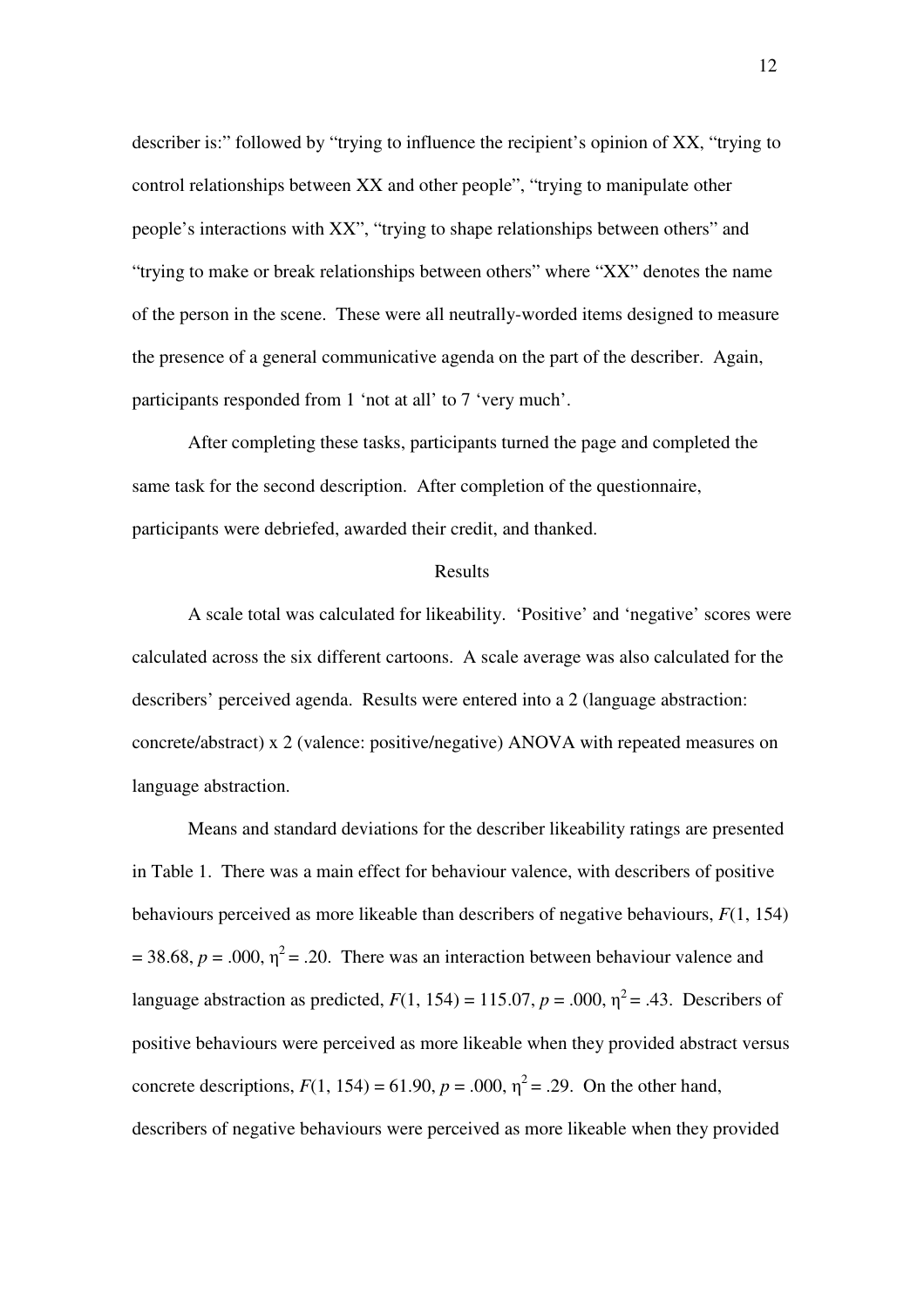concrete versus abstract descriptions,  $F(1, 154) = 53.28$ ,  $p = .000$ ,  $\eta^2 = .26$ . There was no main effect for language abstraction,  $F(1, 154) = 0.22$ ,  $p = .639$ ,  $\eta^2 = .001$ . <sup>3</sup>

Because we manipulated language abstraction within-subjects, we calculated difference scores for participants' ratings of description valence (abstract – concrete for both ratings of positivity and negativity). We included the difference scores as covariates in the ANOVA described above in order to control for perceived description valence. This analysis revealed significant interactions between perceived valence and language abstraction (for perceived positivity x abstraction,  $F(1, 152) = 13.55$ ,  $p = .000$ ,  $\eta^2$  = .08, for perceived negativity x abstraction,  $F(1, 152) = 4.07$ ,  $p = .045$ ,  $\eta^2 = .03$ ). However, the interaction between behaviour valence and language abstraction remained significant,  $F(1, 152) = 19.70$ ,  $p = .000$ ,  $\eta^2 = .12$ . Thus, despite the strong relationship between abstraction and perceived description valence in our materials, the interactive effect of behaviour valence and abstraction on likeability still occurred independently of the participants' judgements of description valence.<sup>4</sup>

#### *Communicative agenda*

The five measures of perceived describer agenda were subjected to principal components analyses to ensure that the combined scale provided a meaningful measure of a describer's perceived agenda in communicating information about a target. For concrete descriptions (eigenvalue  $= 4.10$ , proportion of variance  $= 81.95\%$ ) and abstract descriptions (eigenvalue = 3.37, proportion of variance =  $67.41\%$ ), this was indeed the case. Only one factor was extracted indicating that the scale measures a single construct. Further, the combined scale was reliable for both the concrete ( $\alpha = .93$ ) and abstract ( $\alpha = .85$ ) conditions.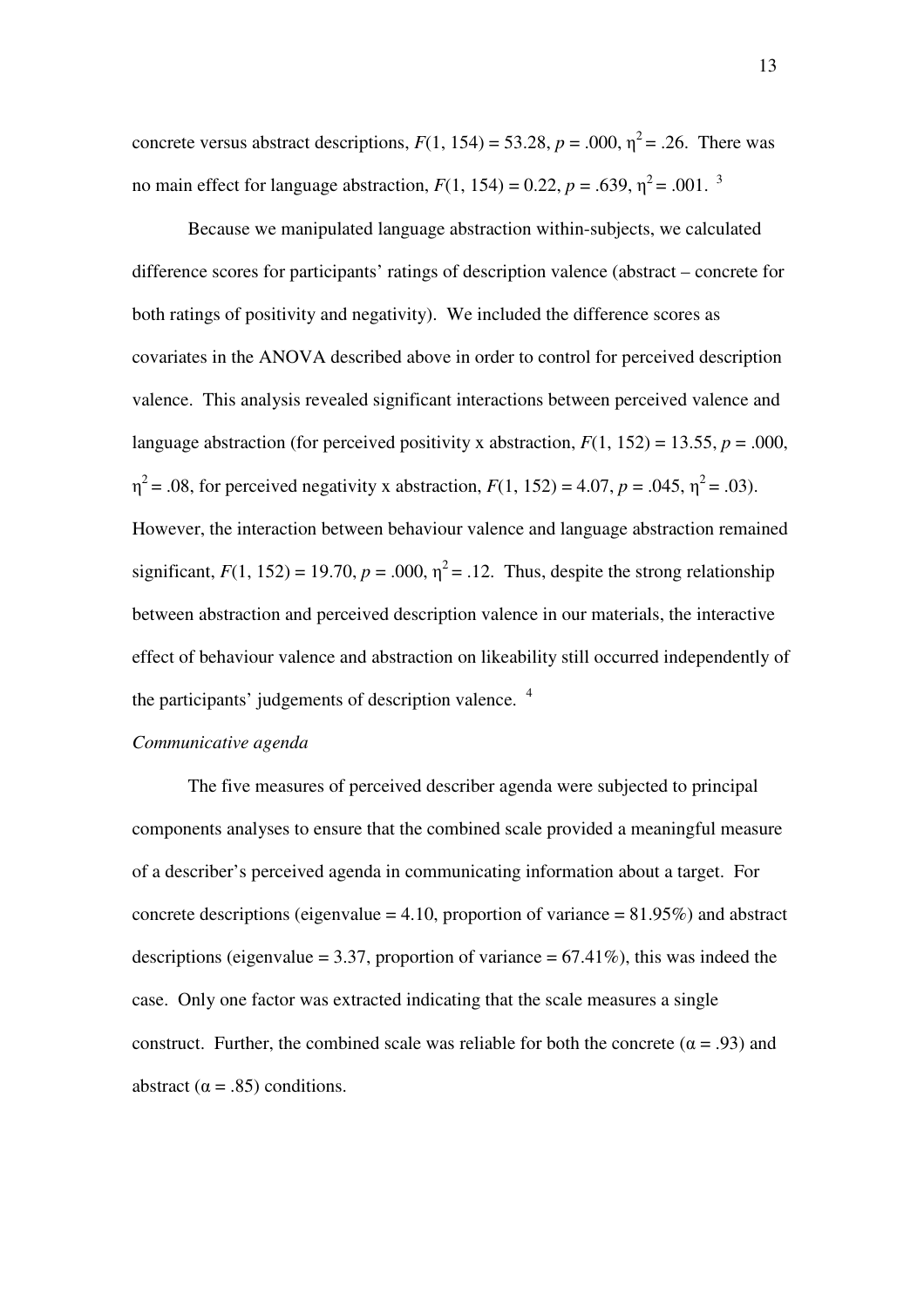Further analyses of the nature of this construct revealed there was no main effect of valence for the combined scale,  $F(1, 154) = .012$ ,  $p = .914$ , or for any of the items analysed individually (all  $p > .393$ ). Communicative agenda was seen as equally present for both positive and negative descriptions. Also, results revealed a main effect of language abstraction on perceived agenda on the combined measure,  $F(1, 154) =$ 18.46,  $p = .000$ , and for all of the items analysed individually (all  $p < .05$ ). The presence of a communicative agenda was therefore seen as higher for abstract than concrete descriptions.

We then calculated differences scores (abstract – concrete) for likeability and perceived communicative agenda to examine if the presence or absence of an agenda affects a describer's likeability. Results revealed that the abstract-concrete difference in perceived describer agenda negatively predicted an abstract-concrete difference in likeability  $(\beta = -0.29 t = -4.86, p = 0.000)$ . Therefore, describers appeared to be seen as less likeable the more abstract their language was, to the extent that they were also perceived to have an agenda in wording their description abstractly.

#### *Mediation analyses*

This suggestion of a mediating process was further supported by analyses using additional regression procedures as suggested by Baron and Kenny (1986). Behaviour valence predicted an abstract-concrete difference in perceived describer agenda ( $\beta = .27$ ,  $t = 3.52$ ,  $p = .001$ ). This indicates that the extent to which abstract descriptions are seen as having more of an agenda in general also depends on the valence of the behaviour being described. Here, the abstract-concrete difference in perceived agenda is greatest in the negative behaviour condition (see Table 1). Behaviour valence also predicted an abstract-concrete difference in likeability ( $\beta$  = -.65,  $t$  = -10.73,  $p$  = .000). As indicated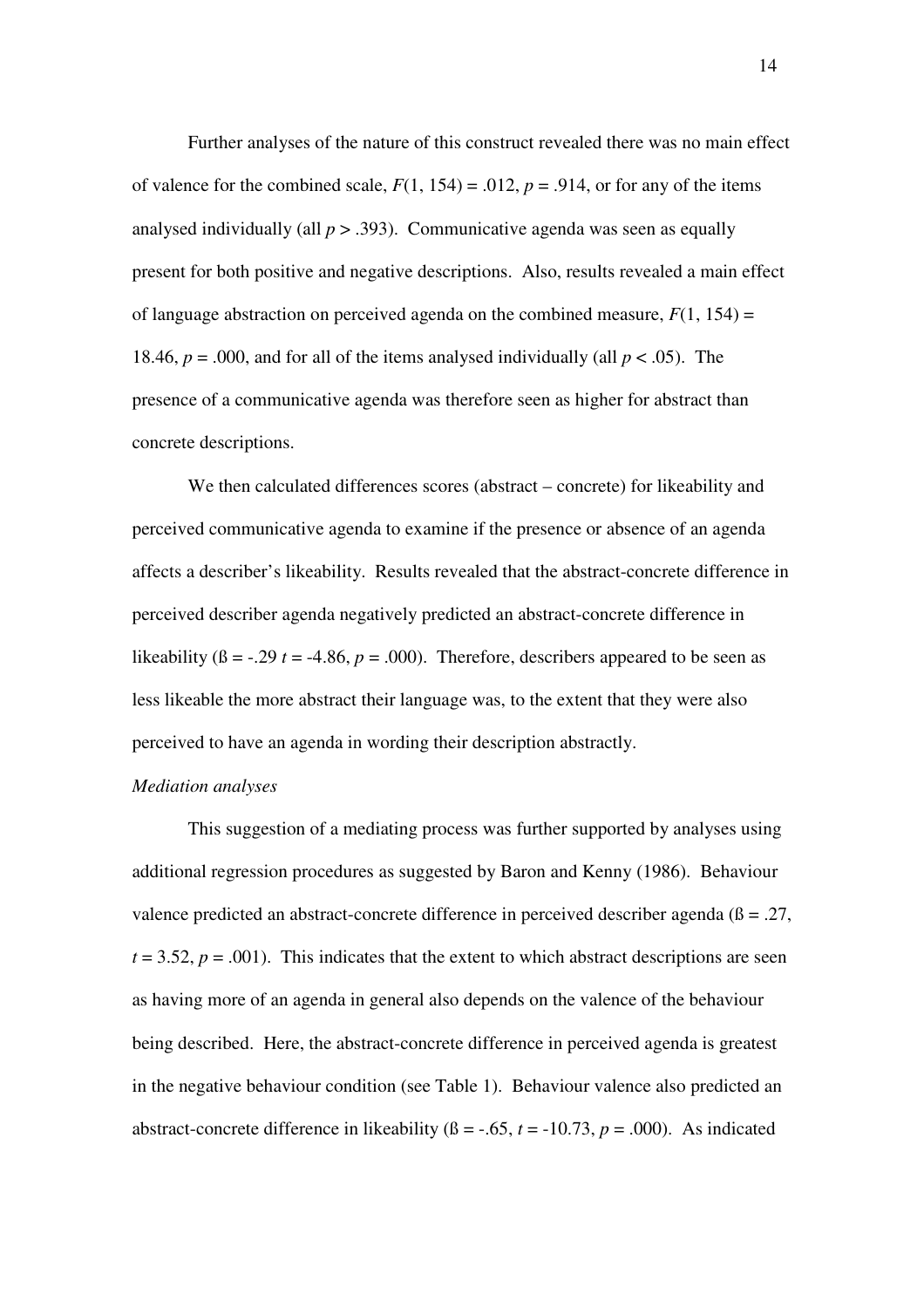earlier, describers were seen as more likeable when they worded their negative descriptions concretely and their positive descriptions abstractly. When perceived describer agenda was added to the equation with behaviour valence, the effect of behaviour valence on the abstract-concrete difference for likeability was attenuated  $(\beta =$  $-0.58$  *t* =  $-9.72$ , *p* = .000). Although this is only partial mediation with a modest reduction in beta, it is the first evidence to suggest that the detection of a communicative agenda may be one variable that is responsible for a difference in how a describer is perceived based on their use of language abstraction. This effect means that the extent to which describers are seen as possessing a hidden agenda when forming their description significantly attenuates the extent to which behaviour valence predicts abstract-concrete differences in likeability. A Sobel's test confirmed the significance of this effect, Sobel  $z = 4.43$ ,  $p = .000$ . <sup>5</sup>

#### **Discussion**

 The work presented here demonstrates that language abstraction influences recipients' likeability for describers, independently of the perceived valence of the descriptions. This effect was driven by perception of the presence of a general communicative agenda on the part of the describer, to influence the social circumstances of the target.

 To communicate in an effective manner, both describers and recipients must together perceive the purpose, or underlying intentions behind messages (Albright *et al*., 2004). The present results extend previous research showing that language abstraction is a subtle but important window through which recipients may gaze in their efforts to determine communicators' intentions (Douglas & Sutton, 2006). In particular, having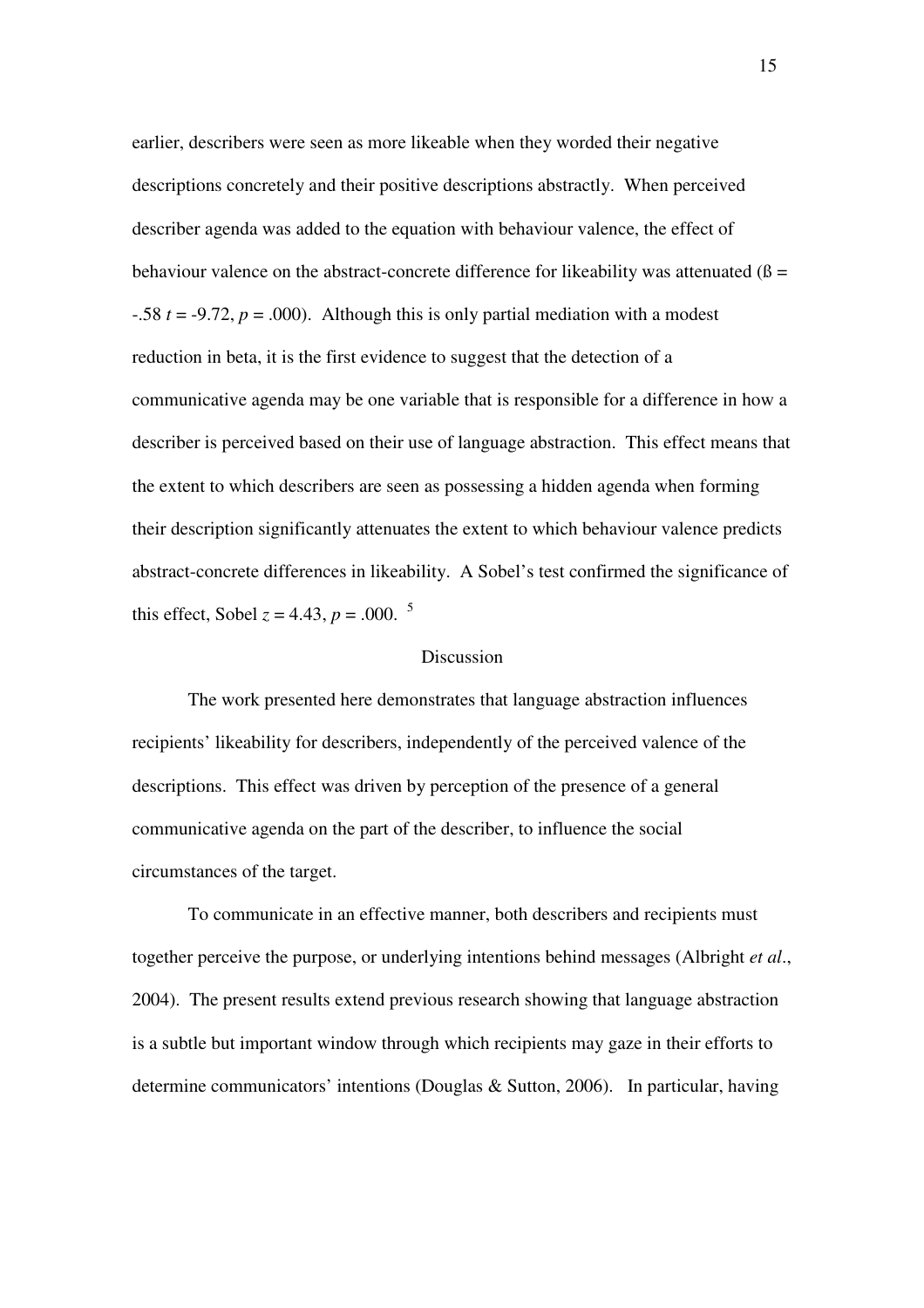diagnosed communicators' agenda on the basis of their language abstraction, recipients appear in turn to diagnose their likeability as individuals.

Our finding that recipients can infer characteristics and traits of describers, and that these inferences are mediated by perceived social motives, highlights the role of language abstraction in the process of information transmission. From a describer's perspective, recipients' capacity to infer information about them from their language therefore has pros and cons. For example, if our descriptions of others make us appear dislikeable, or relay information about our communicative intentions, then our ability to communicate information about others effectively may be compromised. However, we know that communicators are able to recruit language abstraction to influence recipients' impressions of the people they are describing (see Douglas & Sutton, 2003). The present research therefore raises the interesting possibility that describers may also be able to recruit language abstraction to influence recipients' impressions of *themselves*. In other words language abstraction may indeed be a tool of indirect impression management, so that describers can manage their 'image' by strategically choosing the language they use to describe the behaviours and attributes of others (cf. Cialdini & Richardson, 1981). Following the same principles as language in general, communicators may, however, need to be careful that their language abstraction choices do not backfire (cf. Vonk, 1998) and that any ulterior motives remain undetected (cf. Albright *et al*., 2004).

The current work therefore presents some interesting implications for the role of language abstraction in impression management. Of course however, it also raises some issues to be addressed in future research. First, the mediating role of perceived describer agenda was significant but only partial. This suggests that other factors aside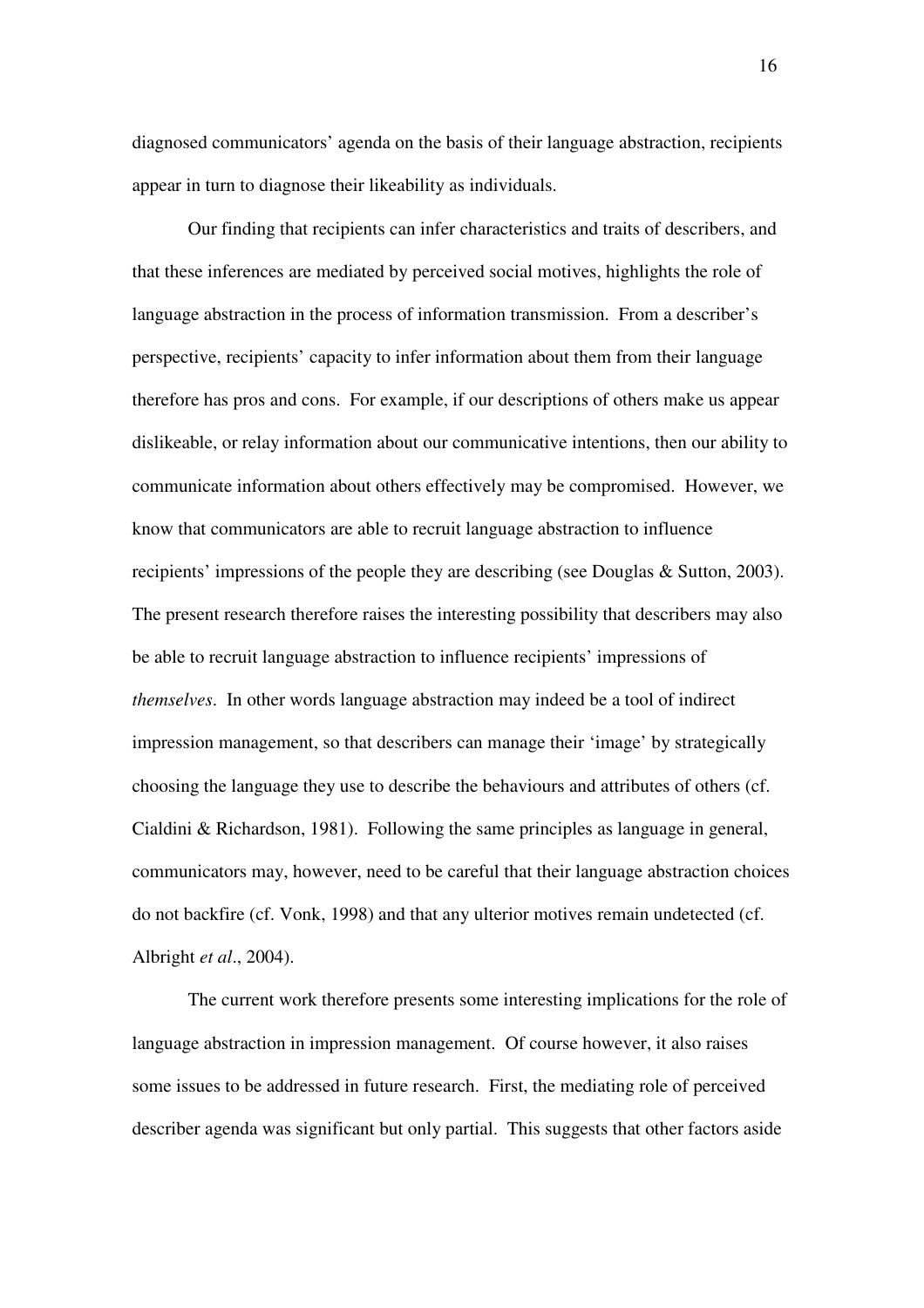from those we measured are most likely also at play in influencing recipients' likeability for describers who use abstract and concrete language. Indeed, it should also be noted that we deliberately chose neither pro- nor anti-social communicative agendas as potential mediators. Detection of explicitly positive and negative intentions towards the target could influence a describer's likeability in different ways. A further possibility that we have not explored is that the perceived relationship between the describer and the target (or the target and the recipient) could also influence the judgements that recipients make based on language abstraction. Perhaps the detection of a communicative agenda would affect recipients' judgements differently depending on this relationship. Future research could therefore examine other factors that may influence recipients' judgements about describers, and how the social context might also be important.

Also, there is evidence to suggest that people may not be *aware* of their linguistic choices (e.g., Franco & Maass, 1999) and we do not claim here that recipients are explicitly aware that language abstraction influences the trait judgements they make about describers. We also do not claim that describers are able to consciously employ language abstraction for impression-management purposes. It is clear that future research is needed to establish how aware recipients and describers are of the ways in which they use language abstraction strategically (Douglas & Sutton, 2003).

Further, the results outlined in this paper originate from an experimental paradigm. The cartoon characters were not real people, the supposed relationship between the describer and describee was artificial, and the descriptions had been designed by the experimenters. Although these features are advantageous in that they allows us view the effects of language on impressions whilst controlling for extraneous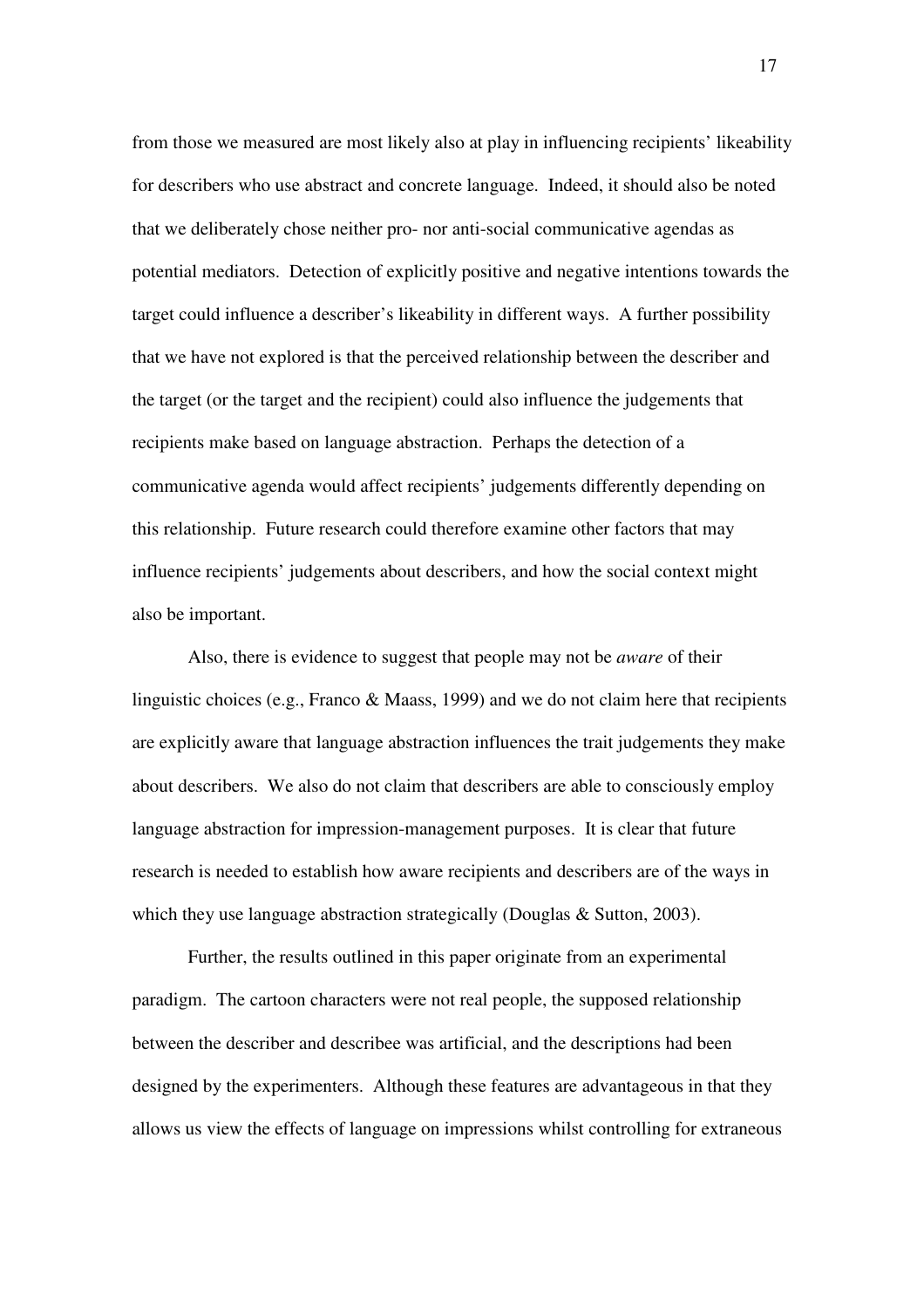factors, researchers in future could consider investigating the same processes in more ecologically valid communication contexts. As a related concern, we manipulated language abstraction within-participants. Whilst also being limited in terms of ecological validity, this type of presentation may in addition to this constitute a comparative judgement where participants are sensitised, however implicitly, to differences in ways of describing behaviours. In future research, it may therefore be useful to manipulate language abstraction in an independent design.

We should also note that the processes we have discussed in this paper are not necessarily the same as those involved in making *spontaneous* inferences about describers from their language use. In our experiments, including the experiments we conducted on inferences about attitudes and goals (Douglas and Sutton, 2006), we prompted participants with the items of interest (i.e., likeability), making the process less automatic. Following other research suggesting that people are able to make spontaneous trait judgements about people based on their descriptions of others (e.g., Mae, Carlston & Skowronski, 1999; Wyer *et al*., 1990), and that the positive and negative traits that describers use to describe others can spontaneously 'transfer' onto describers themselves (Skowronski, Carlston, Mae & Crawford, 1998), future research can determine whether recipients are able to spontaneously infer describers' traits from language abstraction, or if indeed, in the eyes of perceivers, describers take on the very traits or actions they describe in others.

The present findings add to a growing body of research on the functions of language abstraction. To illustrate, it has been found recently that language abstraction plays an important role in justifying university recruitment selection decisions (Rubini & Menegatti, 2008) and that it may assist senders and recipients to converge upon a

18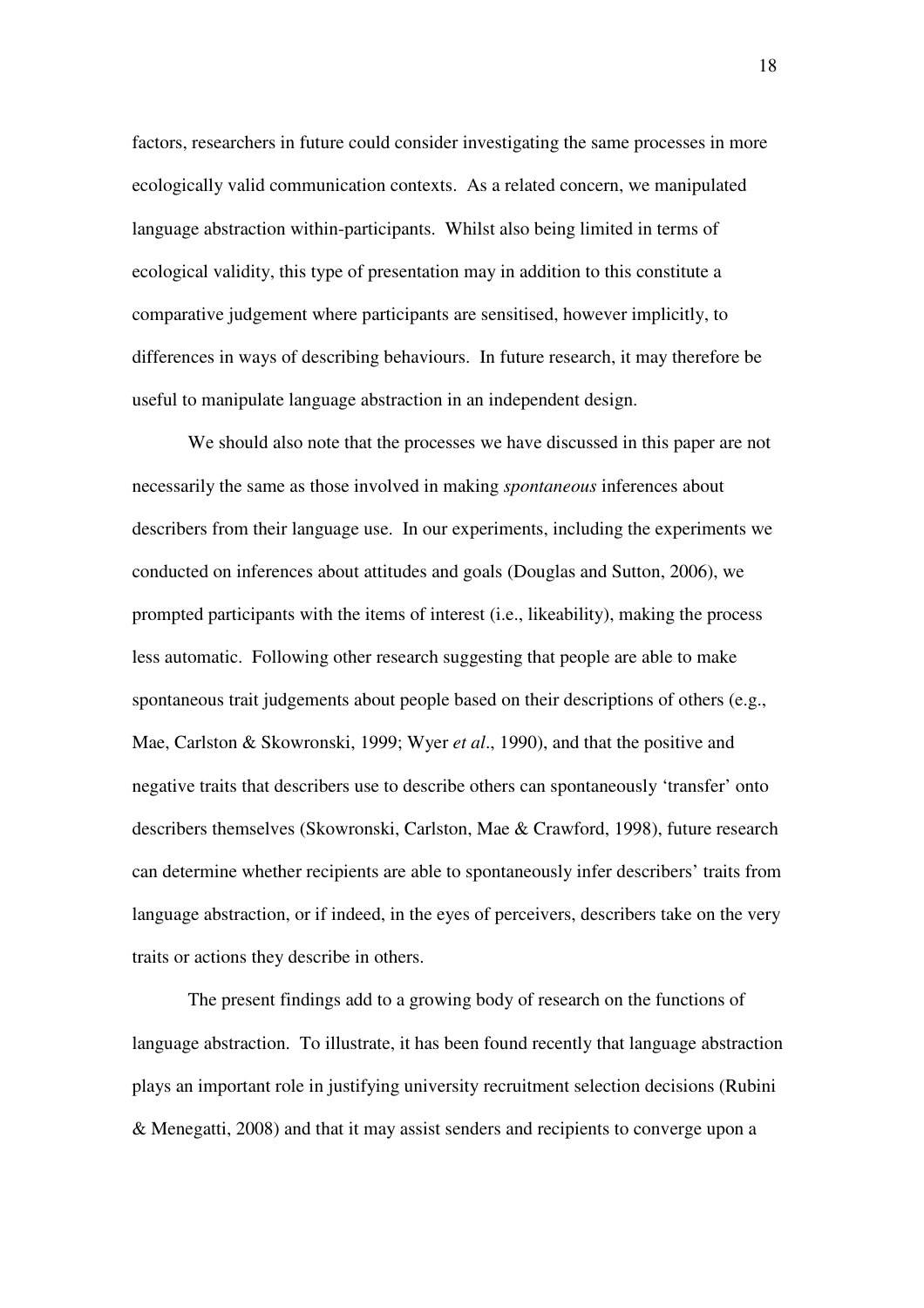functional construal level of social events (Clark & Semin, 2008). Language abstraction also plays an important role in directing recipients' attention to global or local features of the stimulus field (Stapel & Semin, 2007). Further, language abstraction responds to bodily cues (Beukeboom & de Jong, 2008), instructions to inhibit biases against individuals (Douglas *et al*., 2008), and allows observers to discriminate between groups even in a minimal group situation (Moscatelli, Albarello & Rubini, 2008). Investigating the social functions of language abstraction for describers and recipients is therefore a flourishing area of enquiry (see also Fiedler, 2008; Semin, 2008).

In conclusion, the present research adds to an active area of research by demonstrating recipients' ability to infer describers' likeability based on differences in language abstraction. Although language abstraction enables describers to transmit their expectancies and stereotypes about others, and to achieve any number of other communication goals, the present results suggest that this may not be without consequences for the describers themselves. Whether they intend to or not, communicators are likely to indirectly say things about themselves through the medium of language abstraction, even when they are overtly talking about others. Language abstraction, therefore, is potentially both a resource and a hindrance for individuals as they endeavour to portray an image of themselves to the world. Equally however, as individuals try to understand and navigate their way through that social world, language abstraction may be a valuable lens through which they can gain insight into the motives and characteristics of their peers. Once again, this subtle, structural feature of language turns out to be implicated in social processes in ways that almost certainly escape the explicit attention of the people who engage in and are affected by those processes.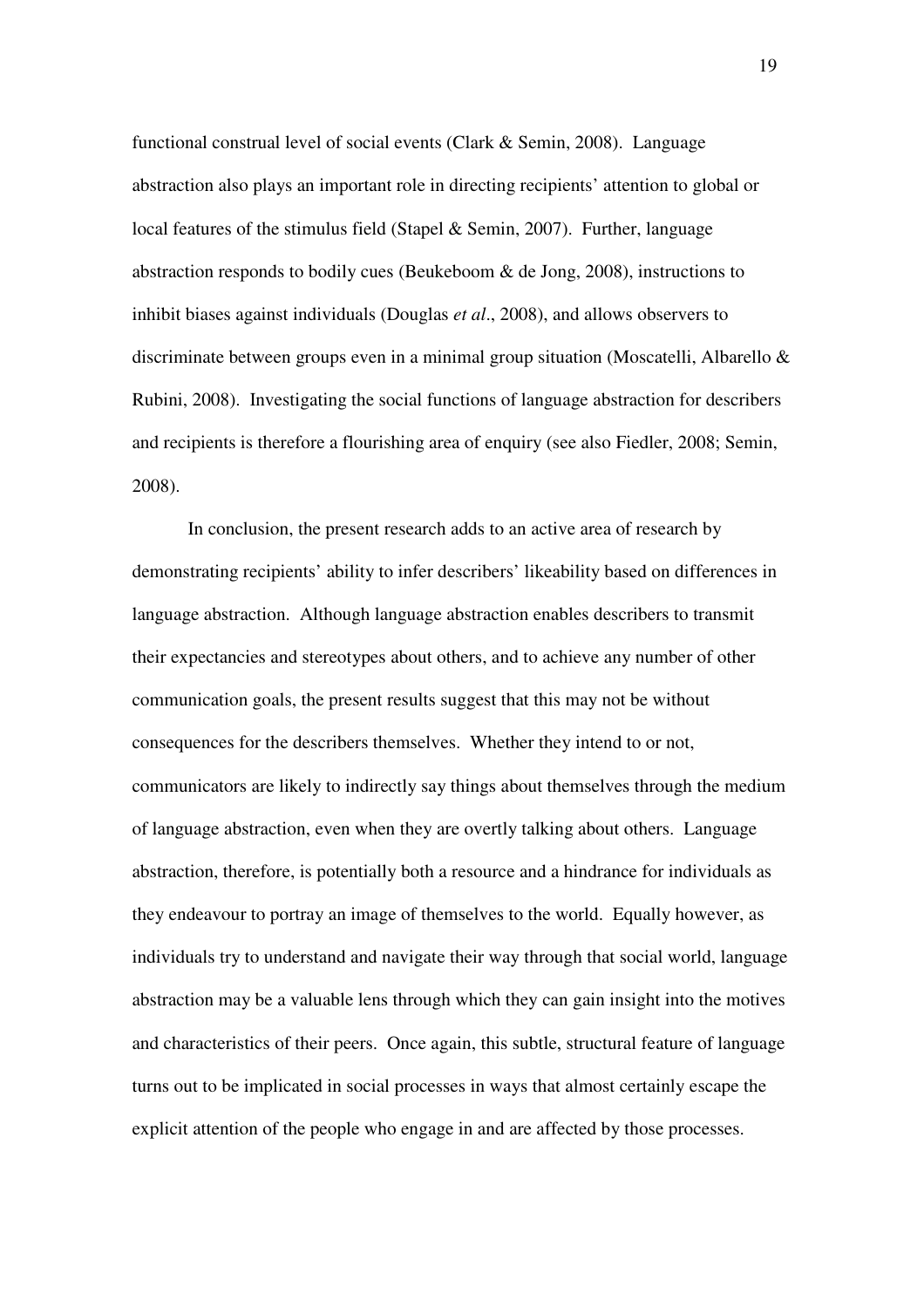#### Footnotes

- 1 There were no differences in results across the cartoons, so cartoon is not presented as a factor in the analyses reported.
- 2 The concrete/abstract descriptions for each cartoon were as follows: (Positive behaviours)

Barbara is writing / Barbara is brainy

Matthew is putting bottles in the bottle bank / Matthew is sensible

Sammy is grasping for the other person / Sammy is caring

(Negative behaviours)

Daniel is spray-painting / Daniel is destructive

Jenny is chattering during the movie / Jenny is bad-mannered

Lindsey is hurling rubbish on the pavement / Lindsey is dirty

- 3 This interaction was replicated in prior experiment  $(N = 108)$  where the mediator was not included,  $F(1, 105) = 15.67$ ,  $p = .000$ ,  $\eta^2 = .16$ . The positive/negative, abstract/concrete planned comparisons for likeability were also replicated.
- 4 The different *df*s here are because not all participants completed all items.
- 5 The same mediation pattern was found for each of the five motive measures independently. The only exception was for "trying to influence the recipients' opinion of X" which was marginal at the IV-MV step

 $(6 = .119 t = 1.49, p = .138).$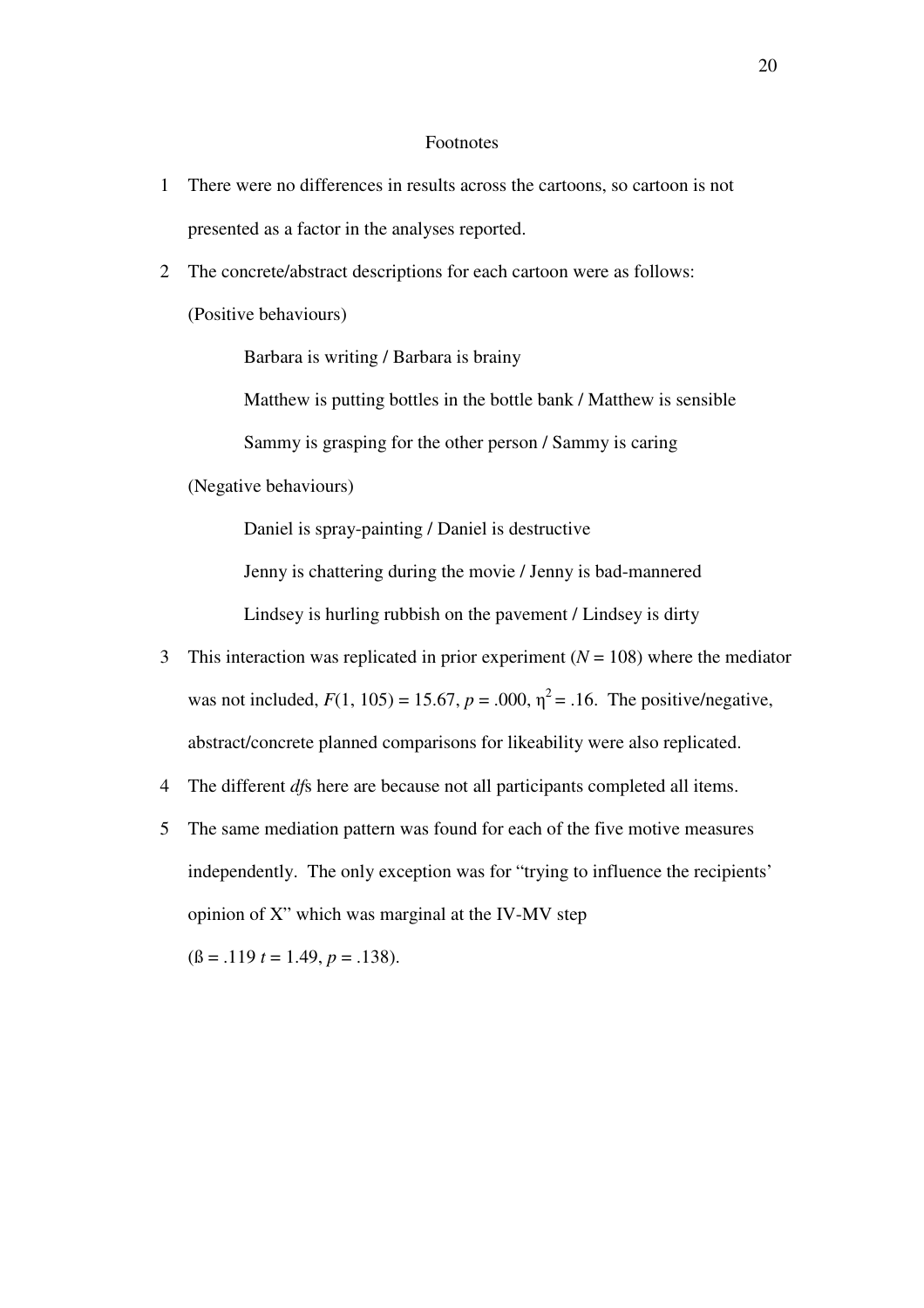#### References

- Albright, L., Cohen, A.I., Malloy, T.E., Christ, T., & Bromgard, G. (2004). Judgements of communicative intent in conversation. *Journal of Experimental Social Psychology, 40,* 290-302. DOI:10.1016/j.jesp.2003.06.004
- Baron, R.M., & Kenny, D.A. (1986). The moderator-mediator variable distinction in social psychological research: Conceptual, strategic, and statistical considerations. *Journal of Personality and Social Psychology, 51*, 1173-1182. DOI:10.1037/0022-3514.51.6.1173
- Beukeboom, C.J., & de Jong, E.M. (in press). When feelings speak: How affective and proprioceptive cues change language abstraction. *Journal of Language and Social Psychology.*
- Cialdini, R. B., & DeNicholas, M. E. (1989). Self-presentation by association. *Journal of Personality and Social Psychology, 57,* 626-631. DOI:10.1037/0022- 3514.57.4.626
- Cialdini, R.B., & Richardson, K.D. (1981). Two indirect tactics of image management: Basking and blasting. *Journal of Personality and Social Psychology, 39,* 406- 415. DOI:10.1037/0022-3514.39.3.406
- Clark, A.E., & Semin, G.R. (2008). Receivers' expectations for abstract vs. concrete construals: Convergent evidence for conversational relevance as a determinant of construal level. *Journal of Language and Social Psychology, 27,* 155-167*.*
- Douglas, K.M., & McGarty, C. (2001). Identifiability and self-presentation: Computermediated communication and intergroup interaction. *British Journal of Social Psychology*, *40*, 399-416. DOI:10.1348/0144666042565416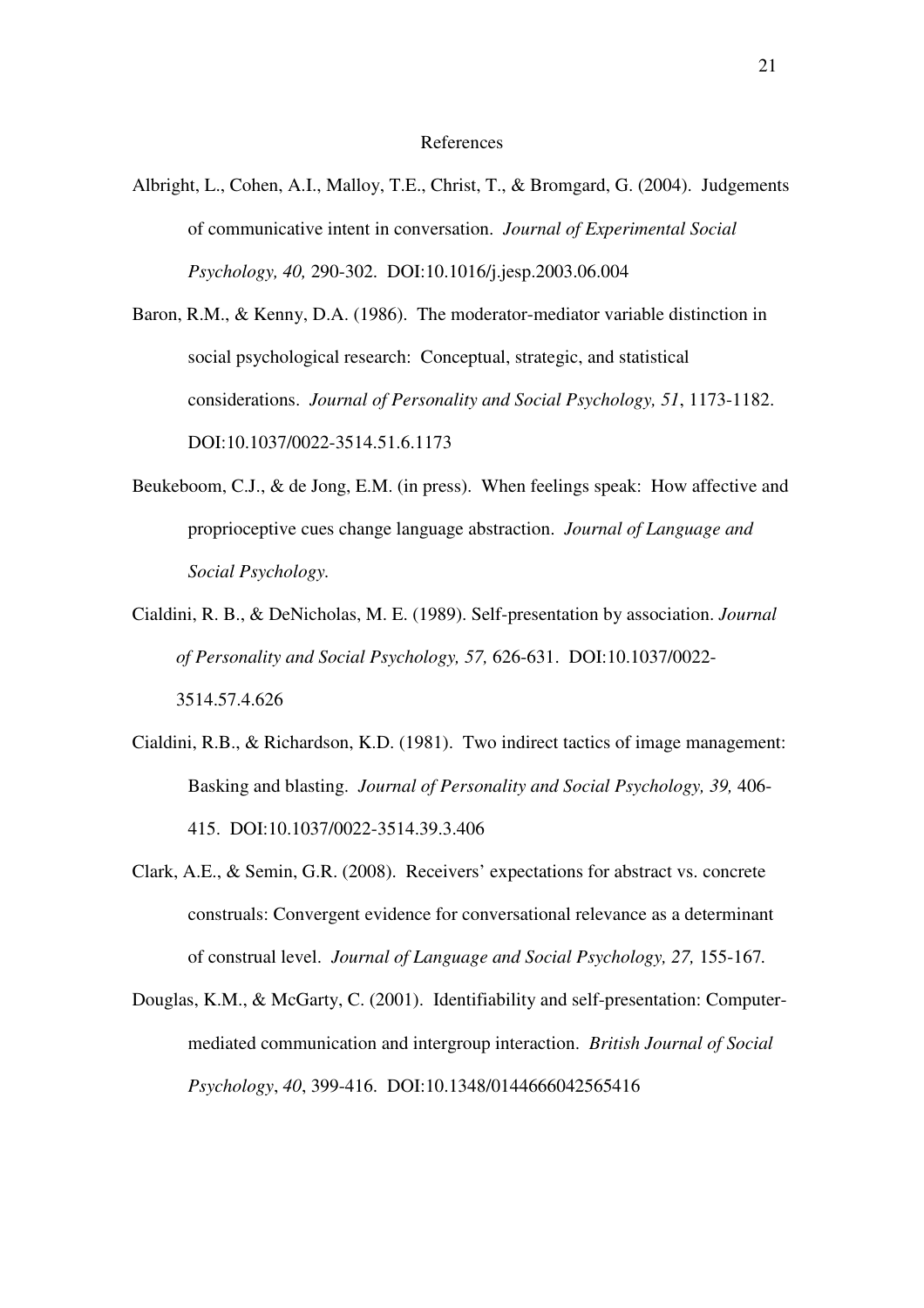- Douglas, K.M., & Sutton, R.M. (2003). Effects of communication goals and expectancies on language abstraction. *Journal of Personality and Social Psychology, 84,* 682-696. DOI:10.1037/0022-3514.84.4.682
- Douglas, K.M., & Sutton, R.M., (2006). When what you say about others says something about you: Language abstraction and inferences about describers' attitudes and goals. *Journal of Experimental Social Psychology, 42*, 500-508. DOI:10/1016/j.jesp.2005.06.001
- Douglas, K.M., Sutton, R.M., & Wilkin, K. (2008). Could you mind your language? An investigation of communicators' ability to inhibit linguistic bias. *Journal of Language and Social Psychology, 27,* 123-139*.*
- Fiedler, K. (2008). The implicit theory that has inspired and restricted LCM research: Why some studies were conducted but others not. *Journal of Language and Social Psychology, 27,* 182-196*.*
- Franco, F.M., & Maass, A. (1999). Intentional control over prejudice: When the choice of the measure matters. *European Journal of Social Psychology*, 29, 469-477. DOI:10.1002/%28SICI%291099-0992%28199906%2929:4%3C469::AID-EJSP938%3E3.0.CO;2-S
- Gilbert, D.T., & Malone, P.S. (1995). The correspondence bias. *Psychological Bulletin, 117,* 21-38. DOI:10.1037/0033-2909.117.1.21
- Gil de Montes, L., Semin, G.R., & Valencia, J.F. (2003). Communication patterns in interdependent relationships. *Journal of Language and Social Psychology, 22,*  259-281. DOI:10.1177/0261927XO3255381
- Goffman, I. (1959). The presentation of self in everyday life. Garden City, NY: Doubleday.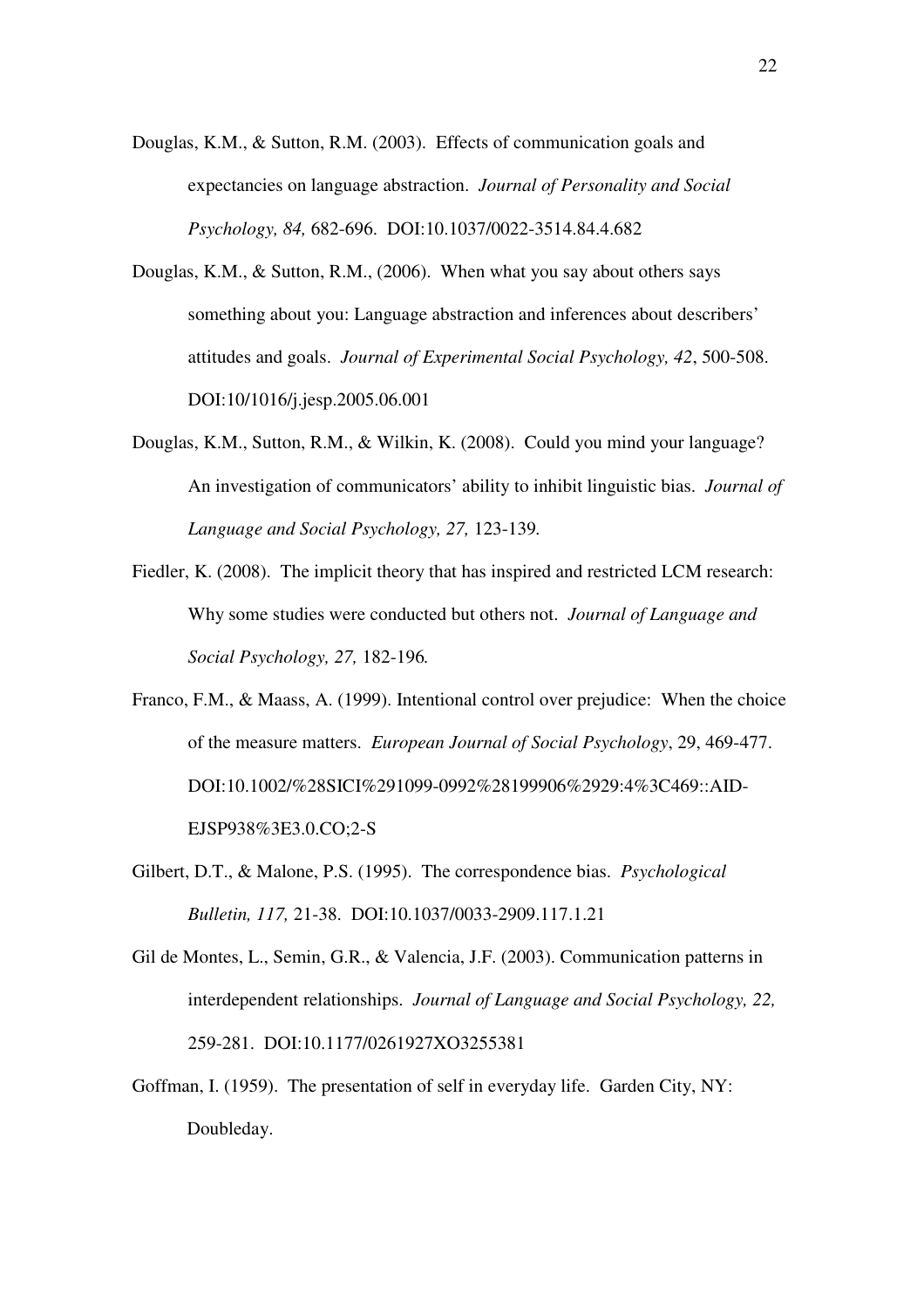Higgins, E.T. (1981). The 'communication game': Implications for social cognition and persuasion. In E.T. Higgins, M.P. Zanna & C.P. Herman (Eds.), *Social cognition: The Ontario Symposium, Vol. 1* (pp.343-392). Hillsdale NJ: Erlbaum.

Kashima, Y. (2000). Recovering Bartlett's social psychology of cultural dynamics. *European Journal of Social Psychology, 30,* 383-403. DOI:10.1002/%28SICI%291099-0992%28200005/06%2930:3%3C383::AID-EJSP996%3E3.0.CO;2-C

- Mae, L., & Carlston, D. E. (2005). Hoist on your own petard: When prejudiced remarks are recognized and backfire on speakers. *Journal of Experimental Social Psychology*, *41*, 240-255. DOI:10.1016/j.jesp.2004.06.011
- Mae, L., Carlston, D. E., & Skowronski, J .J. (1999). Spontaneous trait transference to familiar communicators: Is a little knowledge a dangerous thing? *Journal of Personality and Social Psychology, 77*, 233-246. DOI:10.1037/0022- 3514.77.2.233
- Maass, A., Ceccarelli, R., & Rudin, S. (1996). Linguistic intergroup bias: Evidence for an in-group-protective motivation. *Journal of Personality and Social Psychology*, *71*, 512-526. DOI:10.1037/0022-3514.71.3.512
- Maass, A., Salvi, D., Arcuri, A., & Semin, G. (1989). Language use in intergroup contexts: The linguistic intergroup bias. *Journal of Personality and Social Psychology*, *57*, 981-993. DOI:10.1037/0022-3514.57.6.981
- Moscatelli, S., Albarello, F., & Rubini, M. (2008). Linguistic discrimination in minimal groups: The impact of status differentials. *Journal of Language and Social Psychology, 27,* 140-154.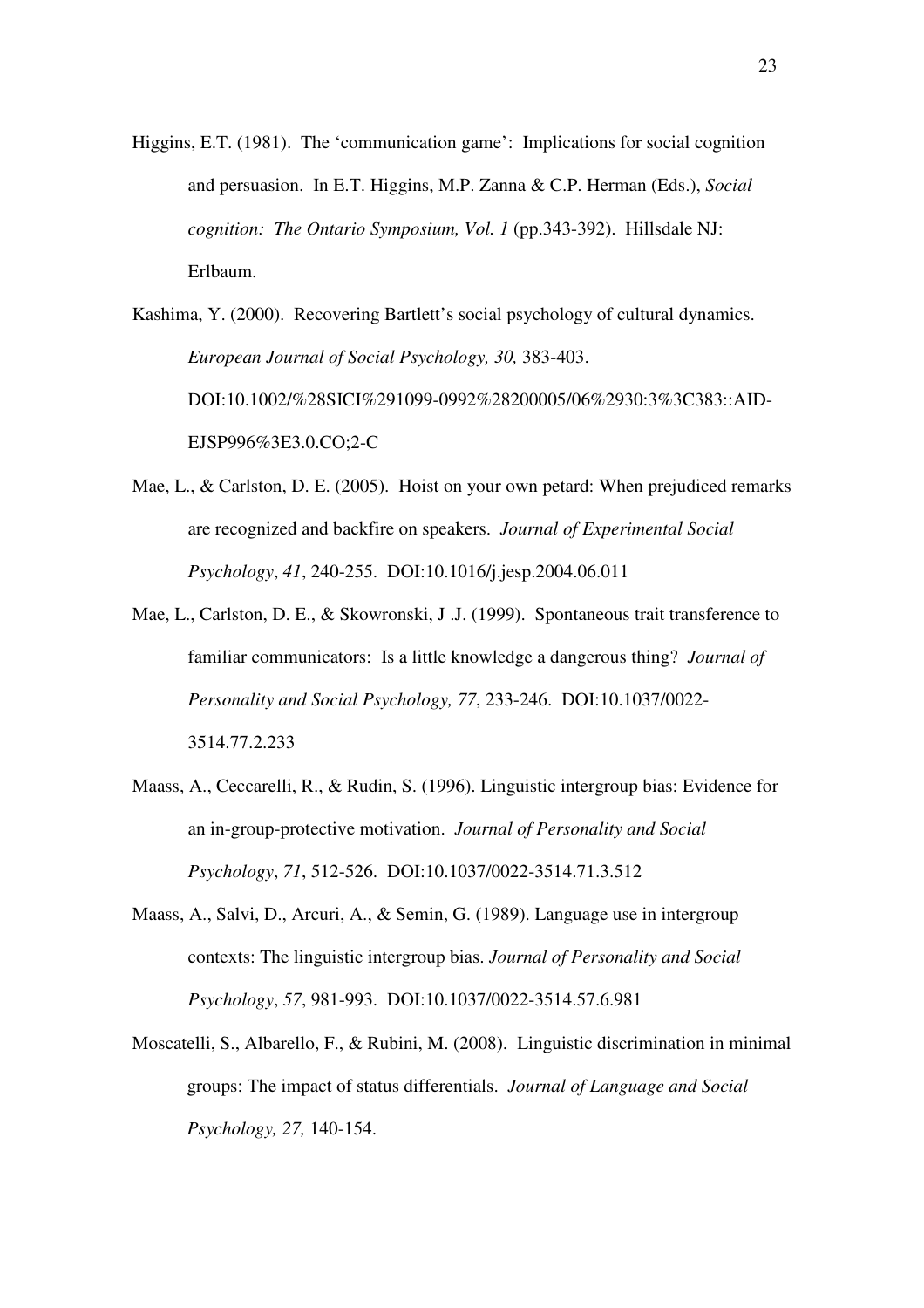- Reeder, G.D., Kumar, S., Hesson-McInnes, M., & Trafimow, D. (2002). Inferences about the morality of an aggressor: The role of perceived motive. *Journal of Personality and Social Psychology, 83,* 789-803. DOI:10.1037/0022- 3514.83.4.789
- Reitsma-van Rooijen, M., Semin, G.R., & van Leeuwen, E. (2007). The effect of linguistic abstraction on interpersonal distance. *European Journal of Social Psychology, 37,* 817-823. DOI:10.1002/ejsp.410
- Rodin, M.J. (1972). The informativeness of trait descriptions. *Journal of Personality and Social Psychology, 21,* 341-344. DOI:10.1037/h0032324
- Rubini, M. & Menegatti, M. (2008). Linguistic bias in personnel selection. *Journal of Language and Social Psychology, 27,* 168-181*.*
- Schmid, J., Fiedler, K., Englich, B., Ehrenberger, T., & Semin, G.R. (1996). Taking sides with the defendant: Grammatical choice and the influence of implicit attributions in prosecution and defense speeches. *International Journal of Psycholinguistics*, *12*, 127-148.
- Semin, G.R. (2008). Language puzzles: A prospective retrospective on the linguistic category model. *Journal of Language and Social Psychology, 27,* 197-209.
- Semin, G.R., & Fiedler, K. (1988). The cognitive functions of linguistic categories in describing persons: Social cognition and language. *Journal of Personality and Social Psychology*, *54*, 558-568. DOI:10.1037/0022-3514.54.4.558
- Skowronski, J.J., & Carlston, D.E. (1989). Negativity and extremity biases in impression formation. A review of explanations. *Psychological Bulletin, 105,*  131-142. DOI:10.1037/0033-2909.105.1.131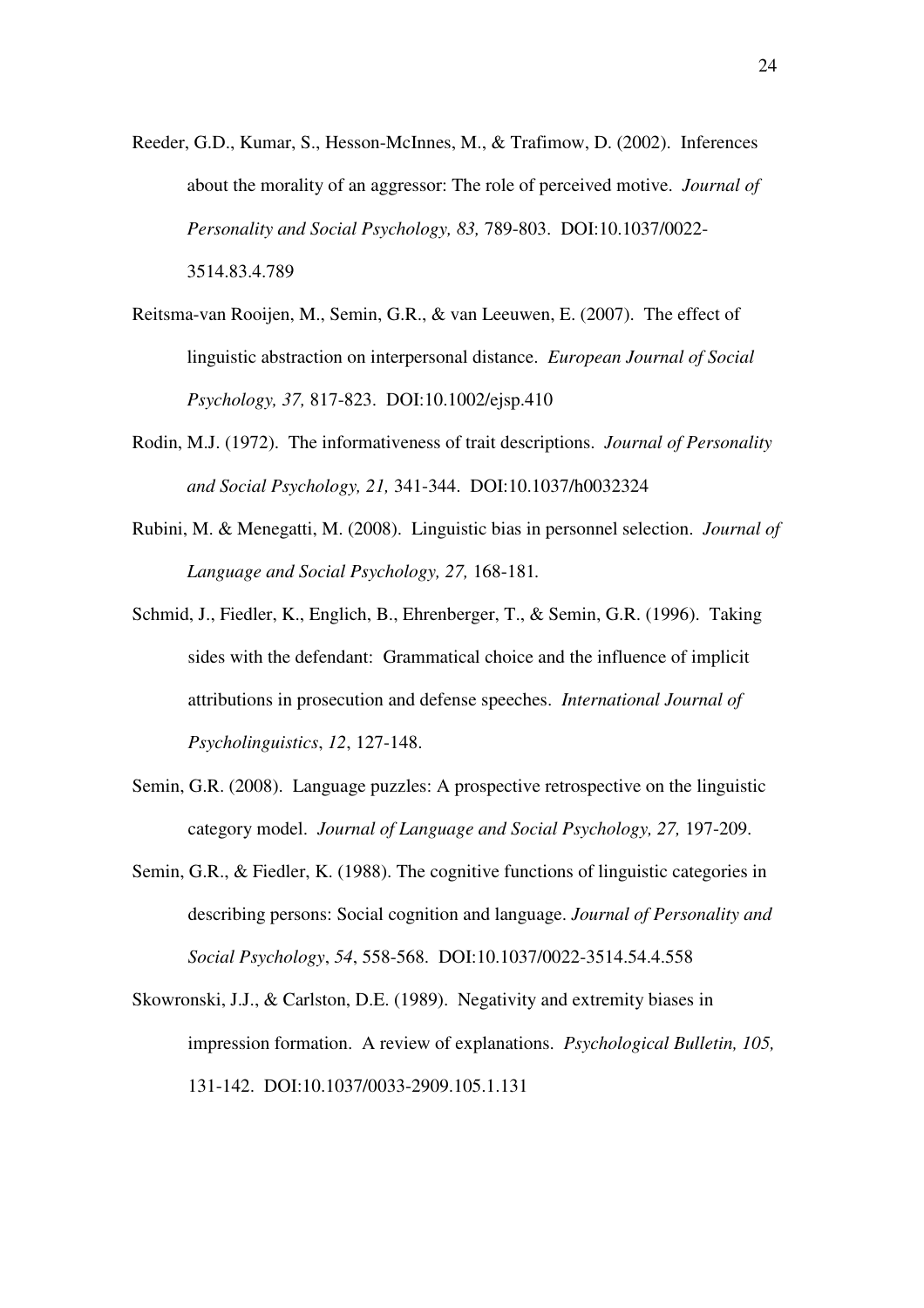- Skowronski, J.J., Carlston, D.E., Mae, L., & Crawford, M.T. (1998). Spontaneous trait transference: Communicators take on the qualities they describe in others*. Journal of Personality and Social Psychology, 74*, 837-848. DOI:10.1037/0022- 3514.74.4.837
- Stapel, D., & Semin, G.R. (2007). The magic spell of language. *Journal of Personality and Social Psychology, 93,* 23-33. DOI:10.1037/0022-3514.93.1.23
- Sutton, R. M., Elder, T. J., & Douglas, K. M. (2006). Reactions to internal and external criticism of outgroups: Social convention in the intergroup sensitivity effect. *Personality and Social Psychology Bulletin, 32,* 563-575*.* DOI:10.1177/0146167205282992
- Sutton, R. M., & Farrall, S. (2005). Gender, socially desirable responding and the fear of crime: Are women really more anxious about crime? *British Journal of Criminology, 45*, 212-224. DOI:10.1093/bjc/azh084
- Todorov, A. (2002). Communication effects on memory and judgment. *European Journal of Social Psychology, 32,* 531-546. DOI: 10.1002/ejsp.107
- Vonk, R. (1998). The slime effect: Suspicion and dislike of likeable behavior toward superiors. *Journal of Personality and Social Psychology*, *74*, 849-864. DOI:10.1037/0022-3514.74.4.849

Webster, D.M., Kruglanski, A.W., & Pattison, D.A. (1997). Motivated language use in intergroup contexts: Need-for closure effects on the linguistic intergroup bias. *Journal of Personality and Social Psychology*, *72*, 1122-1131. DOI:10.1037/0022-3514.72.5.1122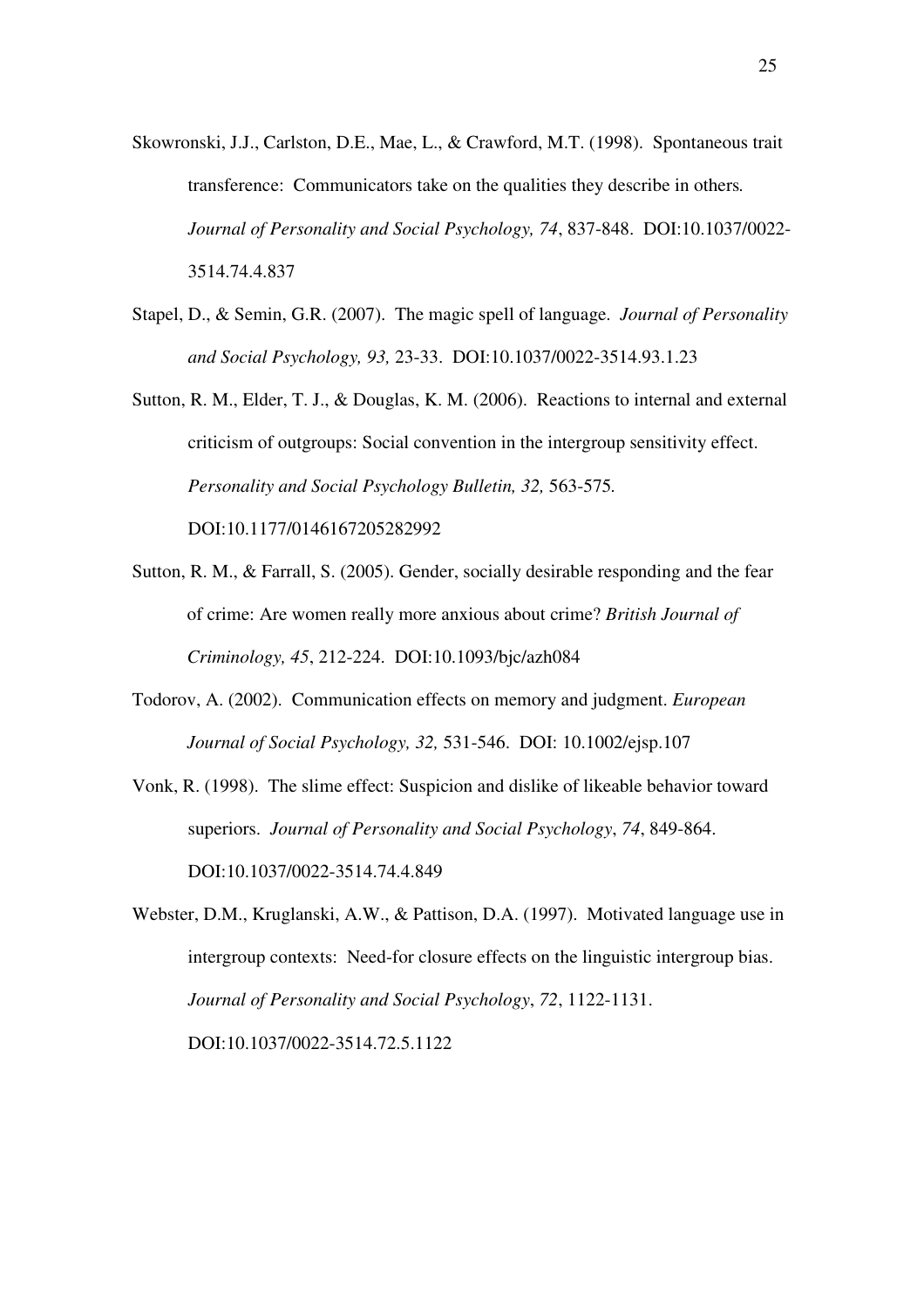- Wenneker, C. P. J., Wigboldus, D. H. J., & Spears, R. (2005). Biased language use in stereotype maintenance: The role of encoding and goals. *Journal of Personality and Social Psychology*, *89*, 504-516. DOI:10.1037/0022-3514.89.4.504
- Wigboldus, D.H.J., Semin, G.R., & Spears, R. (2000). How do we communicate stereotypes? Linguistic bases and inferential consequences. *Journal of Personality and Social Psychology*, *78*, 5-18. DOI:10.1037/0022-3514.78.1.5
- Wyer, R.S., Budesheim, T.T., & Lambert, A.J. (1990). Cognitive representations of conversations about persons. *Journal of Personality and Social Psychology, 58*, 218-238. DOI:10.1037/0022-3514.58.2.218